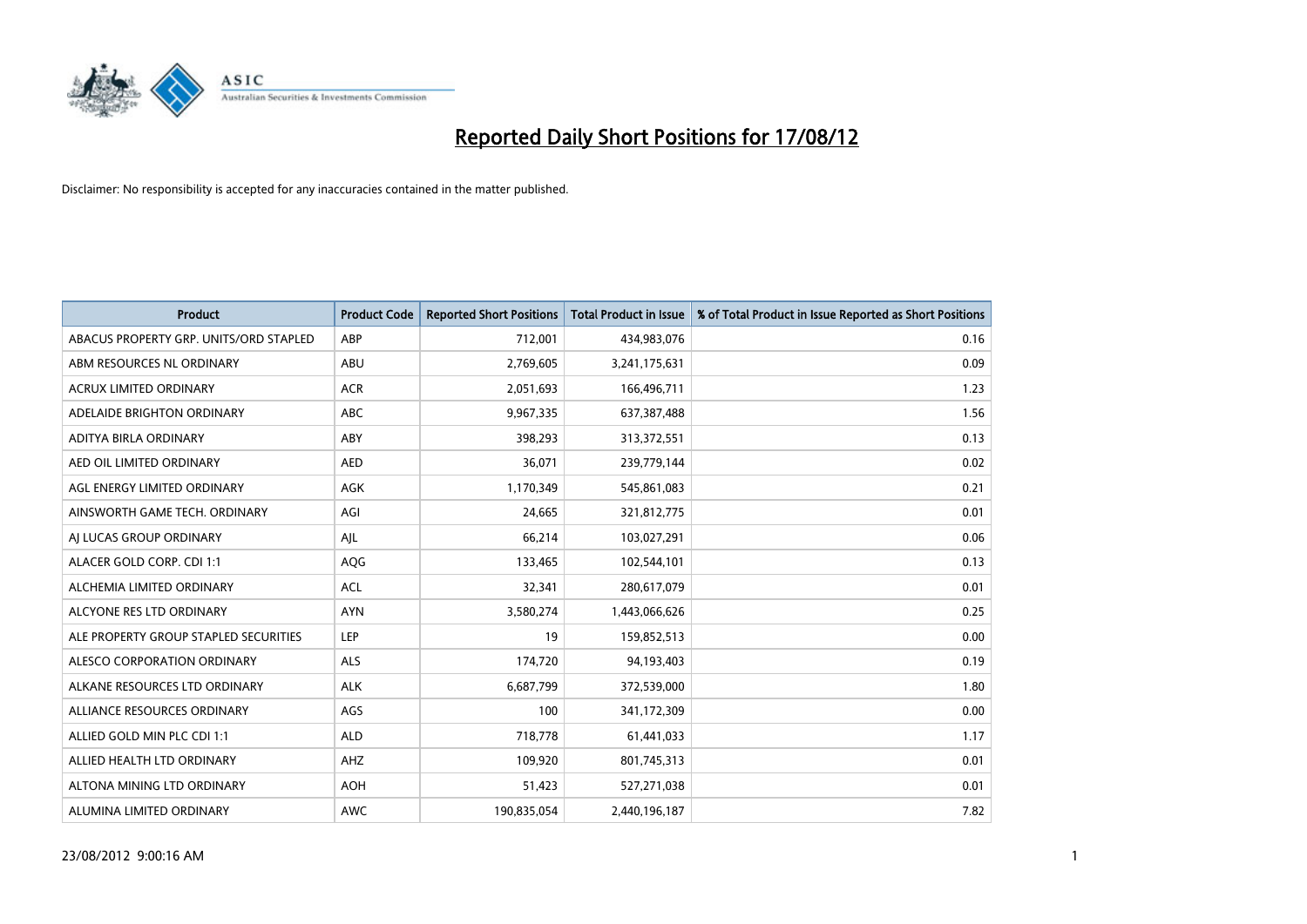

| <b>Product</b>                          | <b>Product Code</b> | <b>Reported Short Positions</b> | <b>Total Product in Issue</b> | % of Total Product in Issue Reported as Short Positions |
|-----------------------------------------|---------------------|---------------------------------|-------------------------------|---------------------------------------------------------|
| AMCOR LIMITED ORDINARY                  | <b>AMC</b>          | 3,749,524                       | 1,206,684,923                 | 0.31                                                    |
| AMP LIMITED ORDINARY                    | AMP                 | 10,422,747                      | 2,894,931,180                 | 0.36                                                    |
| AMPELLA MINING ORDINARY                 | <b>AMX</b>          | 5,340,639                       | 246,800,493                   | 2.16                                                    |
| ANGLOGOLD ASHANTI CDI 5:1               | AGG                 | $\mathbf{1}$                    | 89,207,765                    | 0.00                                                    |
| ANSELL LIMITED ORDINARY                 | <b>ANN</b>          | 5,543,544                       | 130,656,668                   | 4.24                                                    |
| ANTARES ENERGY LTD ORDINARY             | <b>AZZ</b>          | 358,982                         | 258,000,000                   | 0.14                                                    |
| ANZ BANKING GRP LTD ORDINARY            | ANZ                 | 10,096,777                      | 2,715,981,237                 | 0.37                                                    |
| APA GROUP STAPLED SECURITIES            | <b>APA</b>          | 16,929,385                      | 644,485,583                   | 2.63                                                    |
| APN NEWS & MEDIA ORDINARY               | <b>APN</b>          | 22,381,183                      | 649,010,756                   | 3.45                                                    |
| AQUARIUS PLATINUM. ORDINARY             | <b>AOP</b>          | 10,056,593                      | 470,312,578                   | 2.14                                                    |
| AQUILA RESOURCES ORDINARY               | <b>AQA</b>          | 6,479,207                       | 411,804,442                   | 1.57                                                    |
| ARAFURA RESOURCE LTD ORDINARY           | <b>ARU</b>          | 5,171,856                       | 396,004,144                   | 1.31                                                    |
| ARB CORPORATION ORDINARY                | <b>ARP</b>          | 13,297                          | 72,481,302                    | 0.02                                                    |
| ARDENT LEISURE GROUP STAPLED SECURITIES | AAD                 | 596,203                         | 334,209,401                   | 0.18                                                    |
| ARISTOCRAT LEISURE ORDINARY             | ALL                 | 25,618,846                      | 550,502,889                   | 4.65                                                    |
| ARRIUM LTD ORDINARY                     | ARI                 | 30,726,546                      | 1,345,665,626                 | 2.28                                                    |
| ASCIANO LIMITED ORDINARY                | <b>AIO</b>          | 5,569,818                       | 975,385,664                   | 0.57                                                    |
| ASG GROUP LIMITED ORDINARY              | <b>ASZ</b>          | 858,458                         | 172,172,079                   | 0.50                                                    |
| ASPEN GROUP ORD/UNITS STAPLED           | <b>APZ</b>          | 157,726                         | 600,507,326                   | 0.03                                                    |
| ASPIRE MINING LTD ORDINARY              | <b>AKM</b>          | 269,379                         | 620,594,556                   | 0.04                                                    |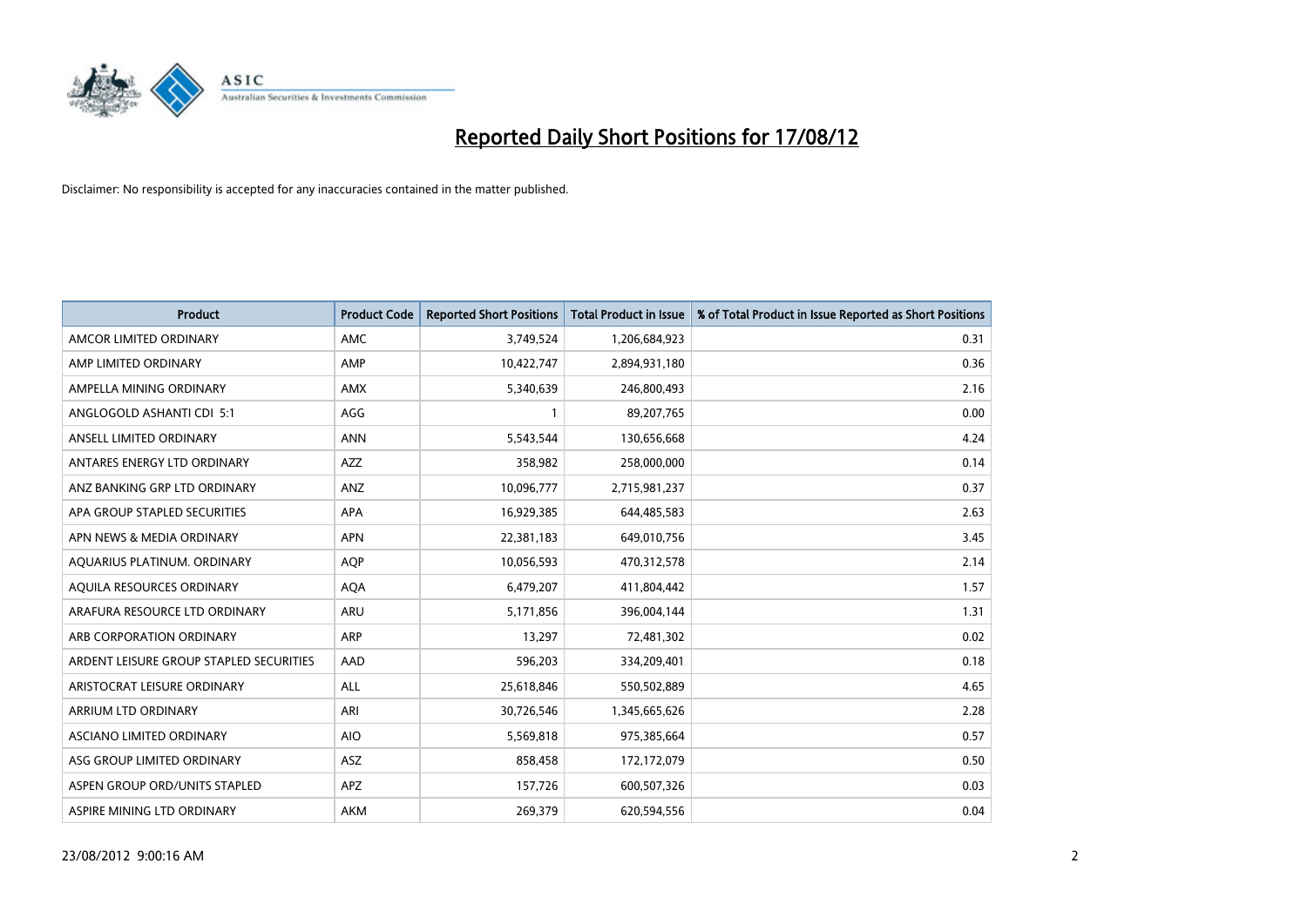

| <b>Product</b>                          | <b>Product Code</b> | <b>Reported Short Positions</b> | <b>Total Product in Issue</b> | % of Total Product in Issue Reported as Short Positions |
|-----------------------------------------|---------------------|---------------------------------|-------------------------------|---------------------------------------------------------|
| ASTRO JAP PROP GROUP STAPLED SECURITIES | AJA                 | 2,331                           | 58,445,002                    | 0.00                                                    |
| ASX LIMITED ORDINARY                    | <b>ASX</b>          | 3,209,389                       | 175,136,729                   | 1.83                                                    |
| ATLAS IRON LIMITED ORDINARY             | <b>AGO</b>          | 8,232,534                       | 904,580,993                   | 0.91                                                    |
| AURORA OIL & GAS ORDINARY               | <b>AUT</b>          | 7,081,316                       | 446,595,778                   | 1.59                                                    |
| AUSDRILL LIMITED ORDINARY               | ASL                 | 1,674,842                       | 304,397,289                   | 0.55                                                    |
| AUSENCO LIMITED ORDINARY                | <b>AAX</b>          | 451,917                         | 123,872,665                   | 0.36                                                    |
| AUSGOLD LIMITED ORDINARY                | <b>AUC</b>          | 50,000                          | 136,224,010                   | 0.04                                                    |
| AUSTAL LIMITED ORDINARY                 | ASB                 | 191,251                         | 188,193,007                   | 0.10                                                    |
| AUSTIN ENGINEERING ORDINARY             | <b>ANG</b>          | 17,787                          | 72,314,403                    | 0.02                                                    |
| AUSTRALAND PROPERTY STAPLED SECURITY    | <b>ALZ</b>          | 496,587                         | 576,846,597                   | 0.09                                                    |
| AUSTRALIAN AGRICULT. ORDINARY           | AAC                 | 403,996                         | 312,905,085                   | 0.13                                                    |
| AUSTRALIAN INFRASTR, UNITS/ORDINARY     | <b>AIX</b>          | 11,067,275                      | 620,733,944                   | 1.78                                                    |
| AUSTRALIAN PHARM. ORDINARY              | API                 | 172,087                         | 488,115,883                   | 0.04                                                    |
| AVIENNINGS LIMITED ORDINARY             | AVI                 | 575,001                         | 274,588,694                   | 0.21                                                    |
| AWE LIMITED ORDINARY                    | <b>AWE</b>          | 4,197,214                       | 521,871,941                   | 0.80                                                    |
| AZIMUTH RES LTD ORDINARY                | <b>AZH</b>          | 1,062,491                       | 418,661,161                   | 0.25                                                    |
| AZUMAH RESOURCES ORDINARY               | <b>AZM</b>          | 500,000                         | 333,714,096                   | 0.15                                                    |
| BANDANNA ENERGY ORDINARY                | <b>BND</b>          | 4,108,488                       | 528,481,199                   | 0.78                                                    |
| BANK OF QUEENSLAND. ORDINARY            | <b>BOQ</b>          | 11,723,308                      | 308,797,224                   | 3.80                                                    |
| <b>BASE RES LIMITED ORDINARY</b>        | <b>BSE</b>          | 641,565                         | 460,440,029                   | 0.14                                                    |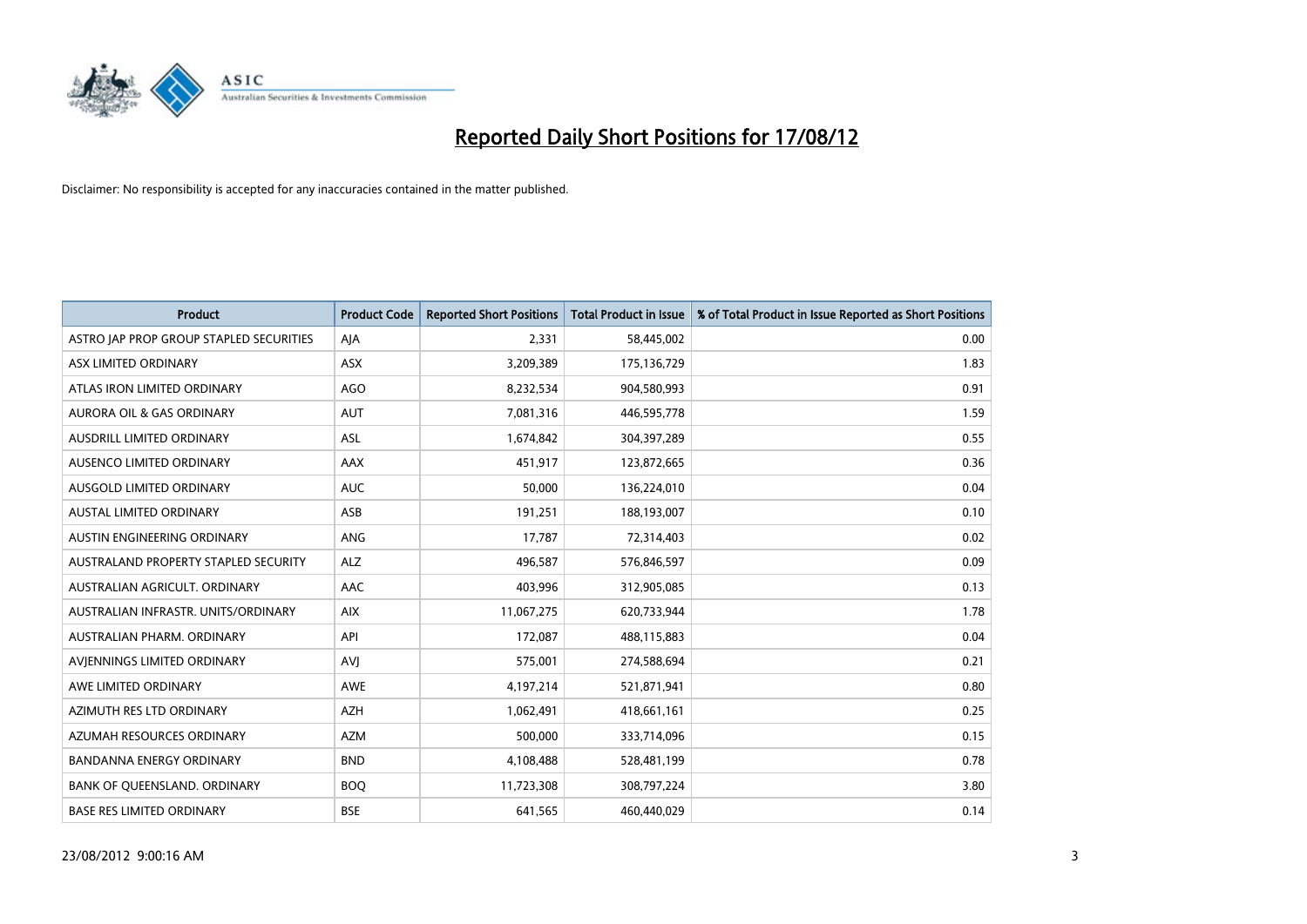

| <b>Product</b>                       | <b>Product Code</b> | <b>Reported Short Positions</b> | <b>Total Product in Issue</b> | % of Total Product in Issue Reported as Short Positions |
|--------------------------------------|---------------------|---------------------------------|-------------------------------|---------------------------------------------------------|
| <b>BATHURST RESOURCES ORDINARY</b>   | <b>BTU</b>          | 34,551,300                      | 696,747,997                   | 4.96                                                    |
| BC IRON LIMITED ORDINARY             | <b>BCI</b>          | 3,159                           | 103,861,000                   | 0.00                                                    |
| BEACH ENERGY LIMITED ORDINARY        | <b>BPT</b>          | 24,522,884                      | 1,255,464,157                 | 1.95                                                    |
| BEADELL RESOURCE LTD ORDINARY        | <b>BDR</b>          | 13,962,896                      | 719,704,752                   | 1.94                                                    |
| BENDIGO AND ADELAIDE ORDINARY        | <b>BEN</b>          | 10,063,535                      | 396,663,707                   | 2.54                                                    |
| BERKELEY RESOURCES ORDINARY          | <b>BKY</b>          | 349,590                         | 179,393,273                   | 0.19                                                    |
| BETASHARES ASX RES ETF UNITS         | <b>ORE</b>          | 73,401                          | 6,120,745                     | 1.20                                                    |
| BETASHARES AUST BEAR ETF UNITS       | <b>BEAR</b>         |                                 | 334,441                       | 0.00                                                    |
| BHP BILLITON LIMITED ORDINARY        | <b>BHP</b>          | 5,614,591                       | 3,211,691,105                 | 0.17                                                    |
| <b>BILLABONG ORDINARY</b>            | <b>BBG</b>          | 6,312,637                       | 478,944,292                   | 1.32                                                    |
| <b>BIOTA HOLDINGS ORDINARY</b>       | <b>BTA</b>          | 617,196                         | 182,350,316                   | 0.34                                                    |
| <b>BLACKTHORN RESOURCES ORDINARY</b> | <b>BTR</b>          | 233,428                         | 154,839,537                   | 0.15                                                    |
| <b>BLUESCOPE STEEL LTD ORDINARY</b>  | <b>BSL</b>          | 43,443,665                      | 3,349,185,247                 | 1.30                                                    |
| <b>BOART LONGYEAR ORDINARY</b>       | <b>BLY</b>          | 8,322,301                       | 461,163,412                   | 1.80                                                    |
| BORAL LIMITED, ORDINARY              | <b>BLD</b>          | 45,963,009                      | 758,572,140                   | 6.06                                                    |
| <b>BRADKEN LIMITED ORDINARY</b>      | <b>BKN</b>          | 3,728,462                       | 168,629,376                   | 2.21                                                    |
| <b>BRAMBLES LIMITED ORDINARY</b>     | <b>BXB</b>          | 6,263,715                       | 1,555,174,862                 | 0.40                                                    |
| BREVILLE GROUP LTD ORDINARY          | <b>BRG</b>          | 53,422                          | 130,095,322                   | 0.04                                                    |
| <b>BRICKWORKS LIMITED ORDINARY</b>   | <b>BKW</b>          | 11,431                          | 147,567,333                   | 0.01                                                    |
| BT INVESTMENT MNGMNT ORDINARY        | <b>BTT</b>          | 223,220                         | 267,906,977                   | 0.08                                                    |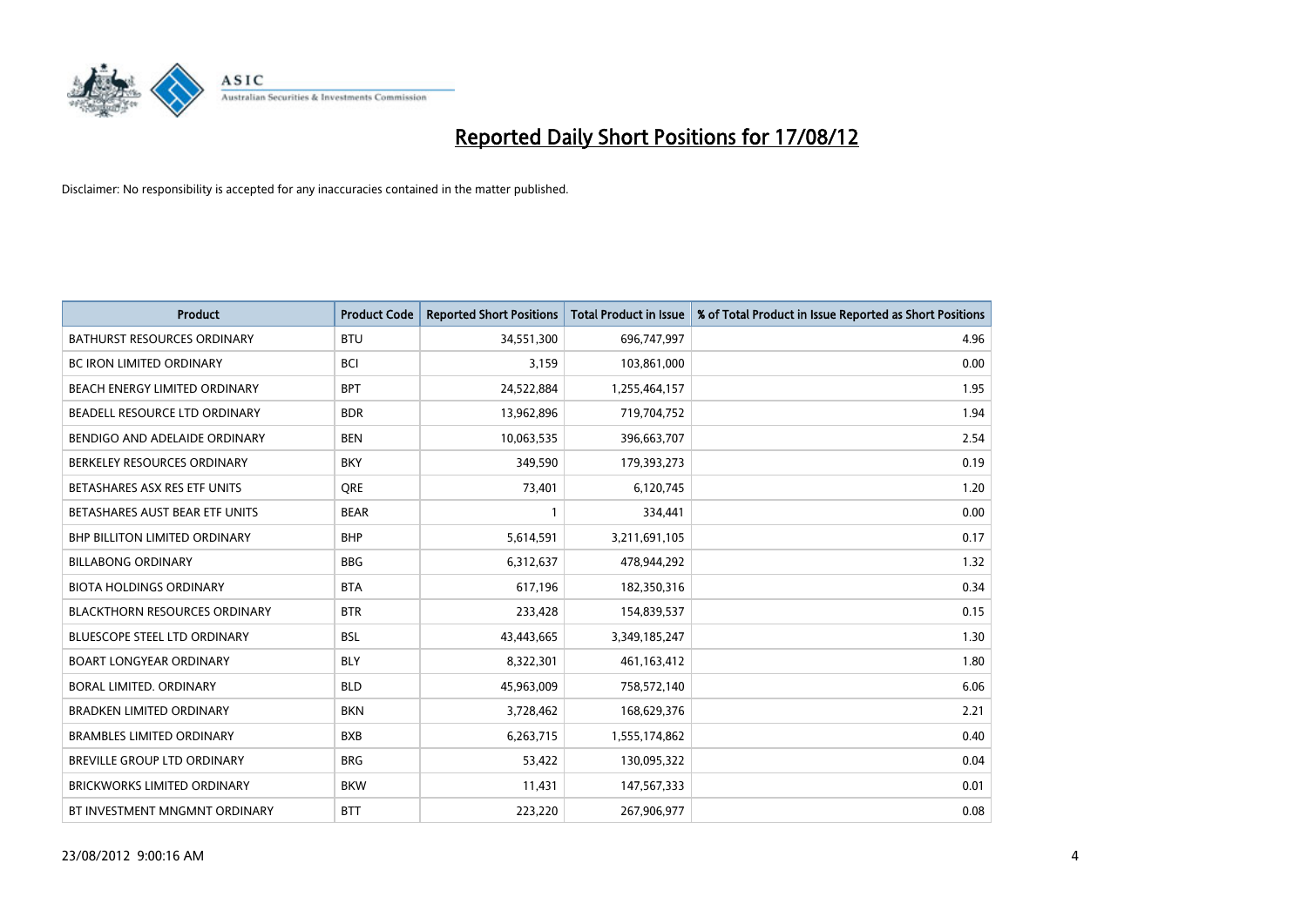

| <b>Product</b>                           | <b>Product Code</b> | <b>Reported Short Positions</b> | <b>Total Product in Issue</b> | % of Total Product in Issue Reported as Short Positions |
|------------------------------------------|---------------------|---------------------------------|-------------------------------|---------------------------------------------------------|
| <b>BUCCANEER ENERGY LTD ORDINARY</b>     | <b>BCC</b>          | 5,426,544                       | 1,133,975,491                 | 0.48                                                    |
| <b>BURU ENERGY ORDINARY</b>              | <b>BRU</b>          | 10,673,984                      | 251,032,144                   | 4.25                                                    |
| <b>BWP TRUST ORDINARY UNITS</b>          | <b>BWP</b>          | 2,004,006                       | 525,255,093                   | 0.38                                                    |
| CABCHARGE AUSTRALIA ORDINARY             | CAB                 | 5,103,446                       | 120,430,683                   | 4.24                                                    |
| <b>CALIBRE GROUP LTD ORDINARY</b>        | <b>CGH</b>          | 11,538                          | 293,192,506                   | 0.00                                                    |
| <b>CALTEX AUSTRALIA ORDINARY</b>         | <b>CTX</b>          | 4,251,710                       | 270,000,000                   | 1.57                                                    |
| <b>CAMPBELL BROTHERS ORDINARY</b>        | <b>CPB</b>          | 7,819,300                       | 340,520,220                   | 2.30                                                    |
| CAPE LAMBERT RES LTD ORDINARY            | <b>CFE</b>          | 308,252                         | 689,108,792                   | 0.04                                                    |
| CARABELLA RES LTD ORDINARY               | <b>CLR</b>          | 444,421                         | 133,642,797                   | 0.33                                                    |
| <b>CARBON ENERGY ORDINARY</b>            | <b>CNX</b>          | 48,071                          | 773,999,771                   | 0.01                                                    |
| CARDNO LIMITED ORDINARY                  | <b>CDD</b>          | 708,928                         | 138,506,406                   | 0.51                                                    |
| CARNARVON PETROLEUM ORDINARY             | <b>CVN</b>          | 58,001                          | 694,644,634                   | 0.01                                                    |
| CARSALES.COM LTD ORDINARY                | <b>CRZ</b>          | 20,017,839                      | 233,689,223                   | 8.57                                                    |
| CENTRAL PETROLEUM ORDINARY               | <b>CTP</b>          | 329,530                         | 1,383,376,265                 | 0.02                                                    |
| CENTRO RETAIL AUST ORD/UNIT STAPLED SEC  | <b>CRF</b>          | 28,823,586                      | 1,427,391,696                 | 2.02                                                    |
| CERAMIC FUEL CELLS ORDINARY              | CFU                 | 5,464                           | 1,366,298,863                 | 0.00                                                    |
| CFS RETAIL TRUST GRP STAPLED SECURITIES  | <b>CFX</b>          | 48,191,200                      | 2,828,495,659                 | 1.70                                                    |
| <b>CGA MINING LIMITED ORDINARY</b>       | <b>CGX</b>          | 84,647                          | 337,775,726                   | 0.03                                                    |
| CHALLENGER DIV.PRO. STAPLED UNITS DEFSET | <b>CDIDA</b>        | 125,562                         | 214,100,800                   | 0.06                                                    |
| CHALLENGER INFRAST. STAPLED UNITS        | <b>CIF</b>          | 464,132                         | 316,223,785                   | 0.15                                                    |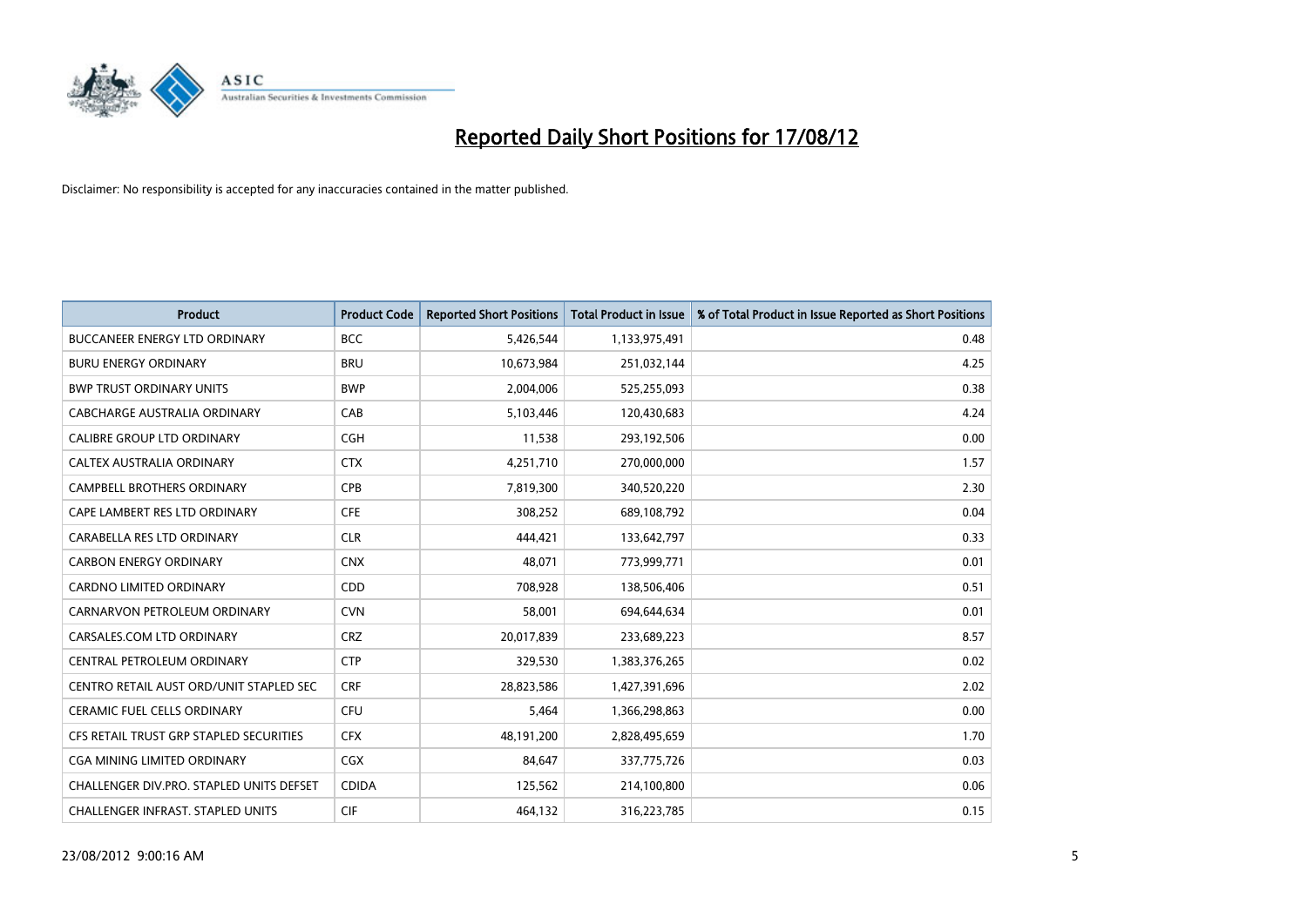

| <b>Product</b>                          | <b>Product Code</b> | <b>Reported Short Positions</b> | <b>Total Product in Issue</b> | % of Total Product in Issue Reported as Short Positions |
|-----------------------------------------|---------------------|---------------------------------|-------------------------------|---------------------------------------------------------|
| <b>CHALLENGER LIMITED ORDINARY</b>      | <b>CGF</b>          | 12,133,605                      | 544,652,710                   | 2.23                                                    |
| CHARTER HALL GROUP STAPLED US PROHIBIT. | <b>CHC</b>          | 208,811                         | 298,161,633                   | 0.07                                                    |
| <b>CHARTER HALL RETAIL UNITS</b>        | <b>COR</b>          | 680,970                         | 299,628,571                   | 0.23                                                    |
| <b>CHORUS LIMITED ORDINARY</b>          | <b>CNU</b>          | 918,736                         | 385,082,123                   | 0.24                                                    |
| CITIGOLD CORP LTD ORDINARY              | <b>CTO</b>          | 1,355,317                       | 1,238,622,051                 | 0.11                                                    |
| <b>CLOUGH LIMITED ORDINARY</b>          | <b>CLO</b>          | 106,453                         | 773,787,656                   | 0.01                                                    |
| <b>CNPR GRP UNITS/ORD STAPLED</b>       | <b>CNP</b>          | 2,537                           | 972,414,514                   | 0.00                                                    |
| COAL OF AFRICA LTD ORDINARY             | <b>CZA</b>          | 411,000                         | 766,042,402                   | 0.05                                                    |
| <b>COALSPUR MINES LTD ORDINARY</b>      | <b>CPL</b>          | 12,517,975                      | 620,729,899                   | 2.02                                                    |
| <b>COBAR CONSOLIDATED ORDINARY</b>      | CCU                 | 232,193                         | 210,101,187                   | 0.11                                                    |
| COCA-COLA AMATIL ORDINARY               | <b>CCL</b>          | 4,629,001                       | 761,319,007                   | 0.61                                                    |
| <b>COCHLEAR LIMITED ORDINARY</b>        | <b>COH</b>          | 5,896,036                       | 56,930,432                    | 10.36                                                   |
| COCKATOO COAL ORDINARY                  | <b>COK</b>          | 16,370,506                      | 1,016,746,908                 | 1.61                                                    |
| <b>COKAL LTD ORDINARY</b>               | <b>CKA</b>          | 6,178                           | 411,046,892                   | 0.00                                                    |
| <b>COLLINS FOODS LTD ORDINARY</b>       | <b>CKF</b>          | 23,670                          | 93,000,003                    | 0.03                                                    |
| COMMONWEALTH BANK, ORDINARY             | <b>CBA</b>          | 24,740,410                      | 1,592,154,780                 | 1.55                                                    |
| COMMONWEALTH PROP ORDINARY UNITS        | <b>CPA</b>          | 30,585,505                      | 2,347,003,413                 | 1.30                                                    |
| <b>COMPASS RESOURCES ORDINARY</b>       | <b>CMR</b>          | 7,472                           | 1,403,744,100                 | 0.00                                                    |
| <b>COMPUTERSHARE LTD ORDINARY</b>       | <b>CPU</b>          | 7,463,689                       | 555,664,059                   | 1.34                                                    |
| CONSOLIDATED MEDIA. ORDINARY            | <b>CMI</b>          | 958,110                         | 561,834,996                   | 0.17                                                    |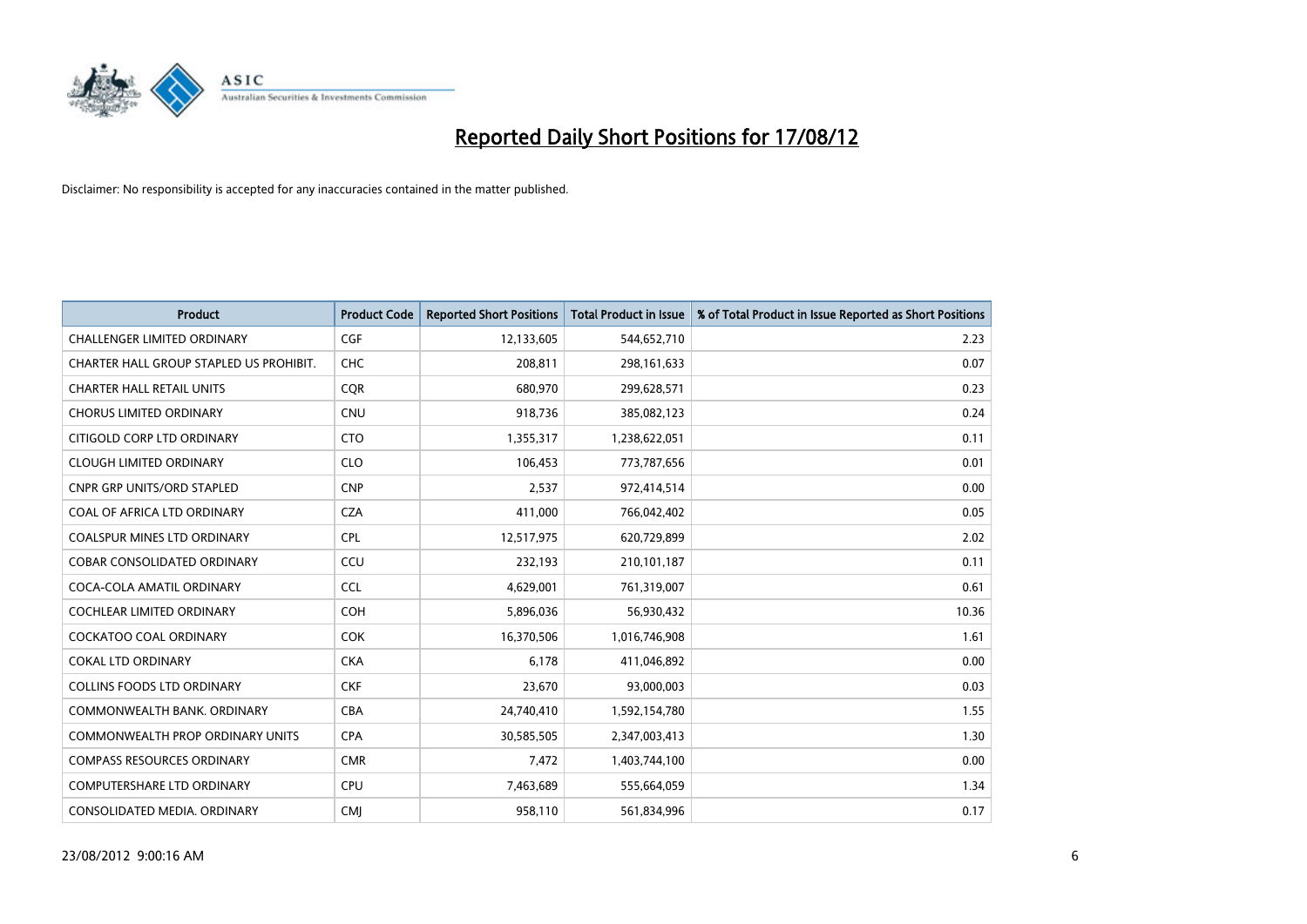

| <b>Product</b>                          | <b>Product Code</b> | <b>Reported Short Positions</b> | <b>Total Product in Issue</b> | % of Total Product in Issue Reported as Short Positions |
|-----------------------------------------|---------------------|---------------------------------|-------------------------------|---------------------------------------------------------|
| CONTINENTAL COAL LTD ORDINARY           | CCC                 | 983                             | 445,894,046                   | 0.00                                                    |
| COOPER ENERGY LTD ORDINARY              | <b>COE</b>          | 41,557                          | 328,694,257                   | 0.01                                                    |
| <b>CREDIT CORP GROUP ORDINARY</b>       | <b>CCP</b>          | 51,992                          | 45,571,114                    | 0.11                                                    |
| <b>CROMWELL PROP STAPLED SECURITIES</b> | <b>CMW</b>          | 4,029                           | 1,169,688,943                 | 0.00                                                    |
| <b>CROWN LIMITED ORDINARY</b>           | <b>CWN</b>          | 3,957,796                       | 728,394,185                   | 0.54                                                    |
| <b>CSG LIMITED ORDINARY</b>             | CSV                 | 794,433                         | 282,567,499                   | 0.28                                                    |
| <b>CSL LIMITED ORDINARY</b>             | <b>CSL</b>          | 4,291,876                       | 505,573,127                   | 0.85                                                    |
| <b>CSR LIMITED ORDINARY</b>             | <b>CSR</b>          | 47,513,811                      | 506,000,315                   | 9.39                                                    |
| <b>CUDECO LIMITED ORDINARY</b>          | CDU                 | 5,134,521                       | 188,043,961                   | 2.73                                                    |
| DART ENERGY LTD ORDINARY                | <b>DTE</b>          | 16,144,533                      | 769,240,406                   | 2.10                                                    |
| DAVID JONES LIMITED ORDINARY            | <b>DJS</b>          | 47,267,460                      | 528,655,600                   | 8.94                                                    |
| <b>DECMIL GROUP LIMITED ORDINARY</b>    | <b>DCG</b>          | 1,052,018                       | 167, 567, 757                 | 0.63                                                    |
| DEEP YELLOW LIMITED ORDINARY            | <b>DYL</b>          | 565,000                         | 1,268,555,441                 | 0.04                                                    |
| DEXUS PROPERTY GROUP STAPLED UNITS      | <b>DXS</b>          | 13,194,348                      | 4,839,024,176                 | 0.27                                                    |
| DISCOVERY METALS LTD ORDINARY           | <b>DML</b>          | 15,261,351                      | 483,794,898                   | 3.15                                                    |
| DOMINO PIZZA ENTERPR ORDINARY           | <b>DMP</b>          | 314,968                         | 69,899,674                    | 0.45                                                    |
| DORAY MINERALS LTD ORDINARY             | <b>DRM</b>          | 111,241                         | 81,626,525                    | 0.14                                                    |
| DOWNER EDI LIMITED ORDINARY             | <b>DOW</b>          | 8,373,023                       | 429,100,296                   | 1.95                                                    |
| DRILLSEARCH ENERGY ORDINARY             | <b>DLS</b>          | 4,291,852                       | 386,468,803                   | 1.11                                                    |
| DUET GROUP STAPLED US PROHIBIT.         | <b>DUE</b>          | 6,460,904                       | 1,116,638,606                 | 0.58                                                    |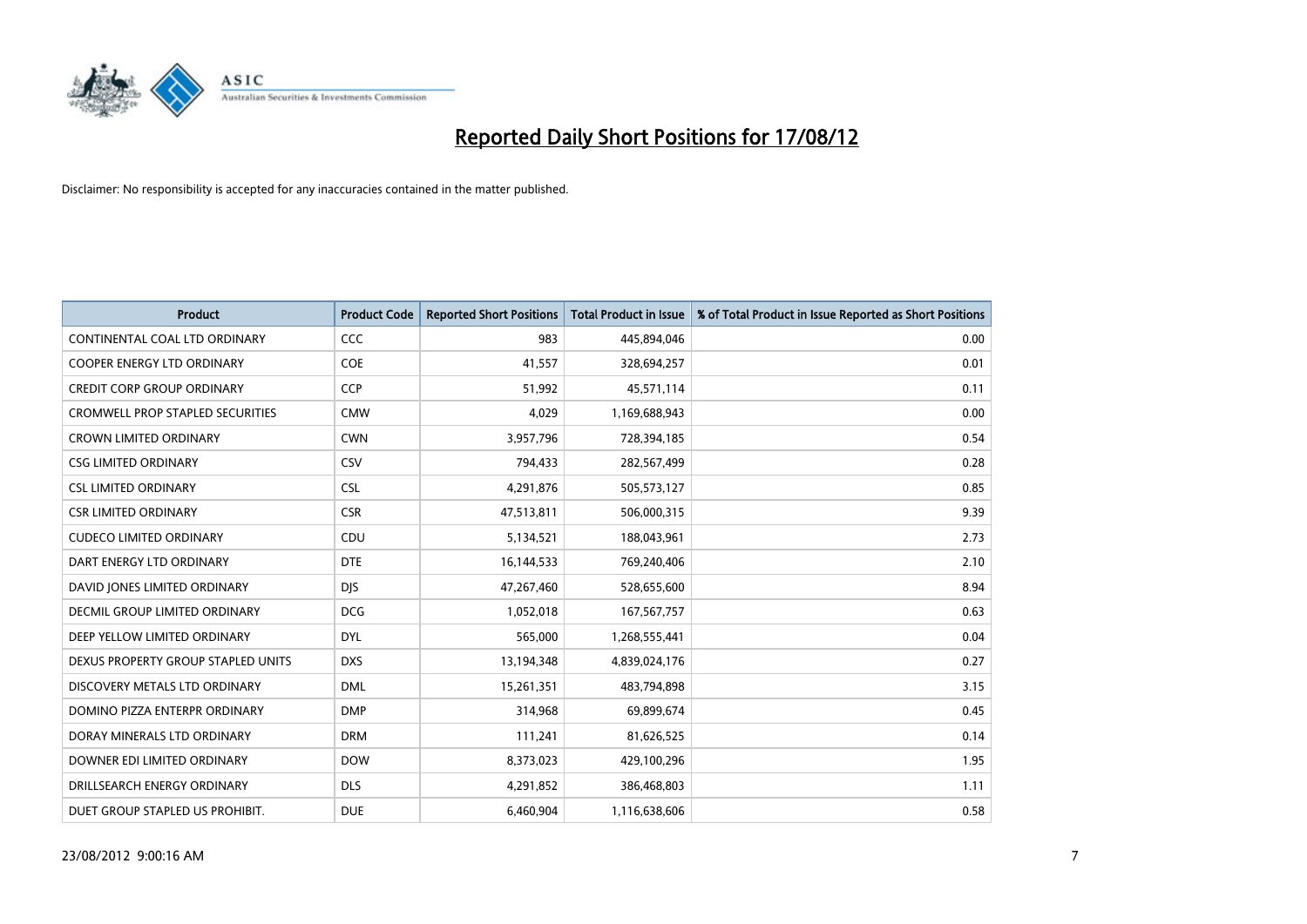

| <b>Product</b>                        | <b>Product Code</b> | <b>Reported Short Positions</b> | <b>Total Product in Issue</b> | % of Total Product in Issue Reported as Short Positions |
|---------------------------------------|---------------------|---------------------------------|-------------------------------|---------------------------------------------------------|
| DULUXGROUP LIMITED ORDINARY           | <b>DLX</b>          | 9,404,307                       | 368,984,902                   | 2.55                                                    |
| DWS LTD ORDINARY                      | <b>DWS</b>          | 3,250                           | 132,362,763                   | 0.00                                                    |
| ECHO ENTERTAINMENT ORDINARY           | EGP                 | 5,091,167                       | 825,672,730                   | 0.62                                                    |
| ELDERS LIMITED ORDINARY               | <b>ELD</b>          | 17,470,128                      | 448,598,480                   | 3.89                                                    |
| ELDORADO GOLD CORP CDI 1:1            | EAU                 | 13,001                          | 4,815,508                     | 0.27                                                    |
| ELEMENTAL MINERALS ORDINARY           | <b>ELM</b>          | 161,841                         | 243,614,280                   | 0.07                                                    |
| ELEMENTOS LIMITED ORDINARY            | <b>ELT</b>          | 16                              | 82,383,526                    | 0.00                                                    |
| <b>EMECO HOLDINGS ORDINARY</b>        | <b>EHL</b>          | 8,043,796                       | 631,237,586                   | 1.27                                                    |
| <b>ENDEAVOUR MIN CORP CDI 1:1</b>     | <b>EVR</b>          | 133,751                         | 117,423,514                   | 0.11                                                    |
| <b>ENERGY RESOURCES ORDINARY 'A'</b>  | <b>ERA</b>          | 7,568,164                       | 517,725,062                   | 1.46                                                    |
| <b>ENERGY WORLD CORPOR. ORDINARY</b>  | <b>EWC</b>          | 19,278,025                      | 1,734,166,672                 | 1.11                                                    |
| <b>ENVESTRA LIMITED ORDINARY</b>      | <b>ENV</b>          | 17,278,155                      | 1,572,392,111                 | 1.10                                                    |
| EQUATORIAL RES LTD ORDINARY           | <b>EQX</b>          | 65,279                          | 117,235,353                   | 0.06                                                    |
| EUREKA ENERGY LTD ORDINARY            | <b>EKA</b>          | 386,000                         | 237,764,050                   | 0.16                                                    |
| EVOLUTION MINING LTD ORDINARY         | <b>EVN</b>          | 2,113,724                       | 707,605,713                   | 0.30                                                    |
| FAIRFAX MEDIA LTD ORDINARY            | <b>FXI</b>          | 266,858,142                     | 2,351,955,725                 | 11.35                                                   |
| <b>FAR LTD ORDINARY</b>               | <b>FAR</b>          | 21,000,000                      | 2,499,846,742                 | 0.84                                                    |
| FINBAR GROUP LIMITED ORDINARY         | <b>FRI</b>          | 17,473                          | 214,172,868                   | 0.01                                                    |
| FKP PROPERTY GROUP STAPLED SECURITIES | <b>FKP</b>          | 42,869,050                      | 1,212,083,417                 | 3.54                                                    |
| FLEETWOOD CORP ORDINARY               | <b>FWD</b>          | 400,712                         | 59,217,993                    | 0.68                                                    |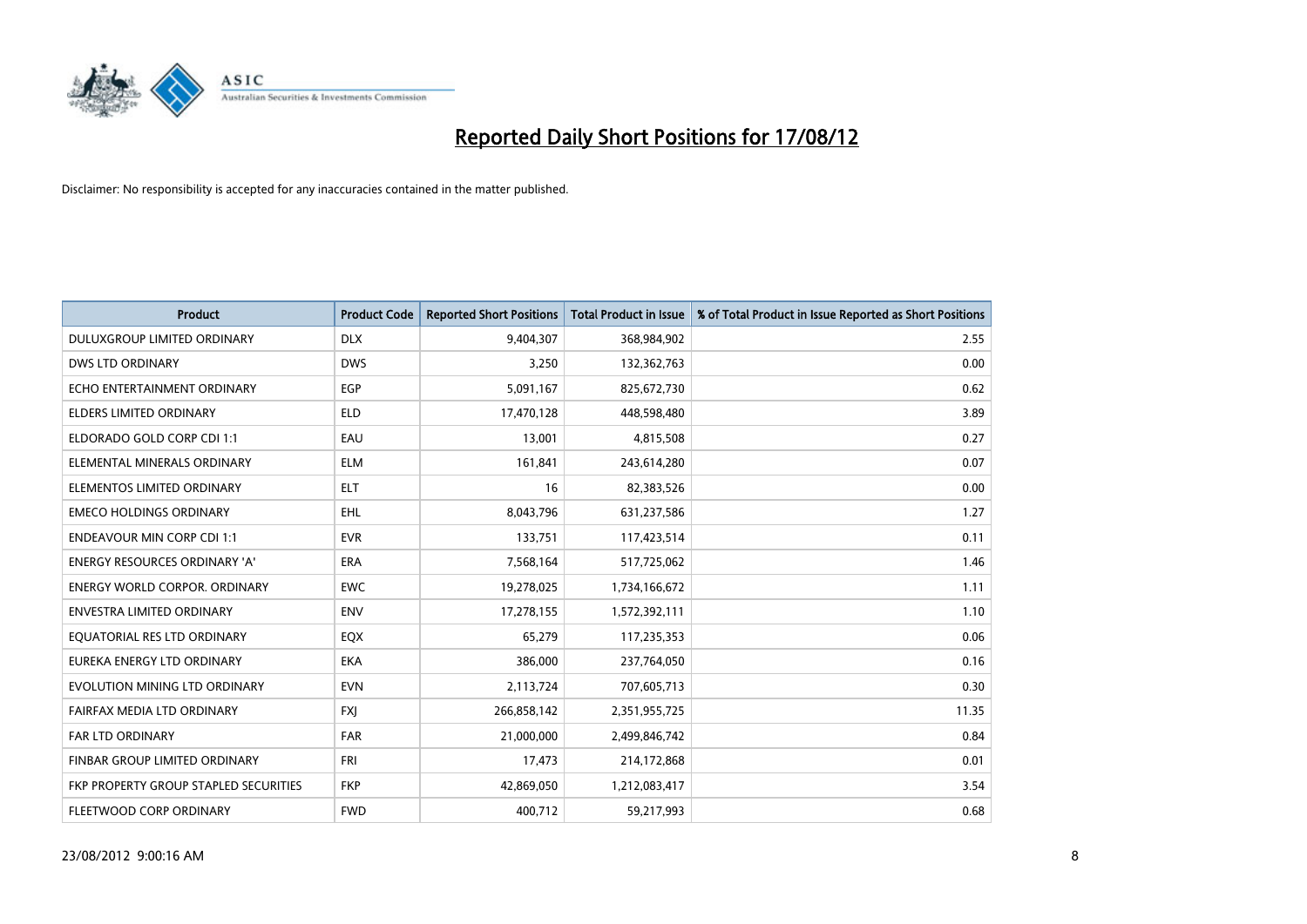

| <b>Product</b>                            | <b>Product Code</b> | <b>Reported Short Positions</b> | <b>Total Product in Issue</b> | % of Total Product in Issue Reported as Short Positions |
|-------------------------------------------|---------------------|---------------------------------|-------------------------------|---------------------------------------------------------|
| FLETCHER BUILDING ORDINARY                | <b>FBU</b>          | 10,320,702                      | 682,866,936                   | 1.51                                                    |
| <b>FLEXIGROUP LIMITED ORDINARY</b>        | <b>FXL</b>          | 209,448                         | 282,113,791                   | 0.07                                                    |
| <b>FLIGHT CENTRE ORDINARY</b>             | <b>FLT</b>          | 13,362,352                      | 100,055,135                   | 13.35                                                   |
| FLINDERS MINES LTD ORDINARY               | <b>FMS</b>          | 1,818,984                       | 1,821,300,404                 | 0.10                                                    |
| <b>FOCUS MINERALS LTD ORDINARY</b>        | <b>FML</b>          | 1,312,160                       | 4,320,773,701                 | 0.03                                                    |
| <b>FORGE GROUP LIMITED ORDINARY</b>       | FGE                 | 375,121                         | 86,169,014                    | 0.44                                                    |
| FORTESCUE METALS GRP ORDINARY             | <b>FMG</b>          | 203,849,359                     | 3,113,798,659                 | 6.55                                                    |
| <b>G.U.D. HOLDINGS ORDINARY</b>           | GUD                 | 1,444,485                       | 70,803,455                    | 2.04                                                    |
| <b>GALAXY RESOURCES ORDINARY</b>          | <b>GXY</b>          | 5,689,536                       | 506,359,381                   | 1.12                                                    |
| <b>GENETIC TECHNOLOGIES ORDINARY</b>      | <b>GTG</b>          | 668,400                         | 464,771,819                   | 0.14                                                    |
| <b>GEODYNAMICS LIMITED ORDINARY</b>       | GDY                 | 850                             | 406,452,608                   | 0.00                                                    |
| <b>GINDALBIE METALS LTD ORDINARY</b>      | <b>GBG</b>          | 55,371,484                      | 1,247,487,454                 | 4.44                                                    |
| <b>GOODMAN FIELDER. ORDINARY</b>          | GFF                 | 40,319,682                      | 1,955,559,207                 | 2.06                                                    |
| <b>GOODMAN GROUP STAPLEDUSPROH.DEFSET</b> | <b>GMGDC</b>        | 7,718,195                       | 1,605,107,475                 | 0.48                                                    |
| <b>GOODMAN PLUS TRUST STEP-UP UNITS</b>   | <b>GMPPA</b>        | 1,000                           | 3,269,665                     | 0.03                                                    |
| GPT GROUP STAPLED SEC.                    | <b>GPT</b>          | 7,054,842                       | 1,766,785,075                 | 0.40                                                    |
| <b>GRAINCORP LIMITED A CLASS ORDINARY</b> | <b>GNC</b>          | 2,088,816                       | 198,318,900                   | 1.05                                                    |
| <b>GRANGE RESOURCES. ORDINARY</b>         | <b>GRR</b>          | 2,732,358                       | 1,155,487,102                 | 0.24                                                    |
| <b>GREENLAND MIN EN LTD ORDINARY</b>      | GGG                 | 3,660,578                       | 416,390,488                   | 0.88                                                    |
| <b>GRYPHON MINERALS LTD ORDINARY</b>      | GRY                 | 17,681,074                      | 348,264,983                   | 5.08                                                    |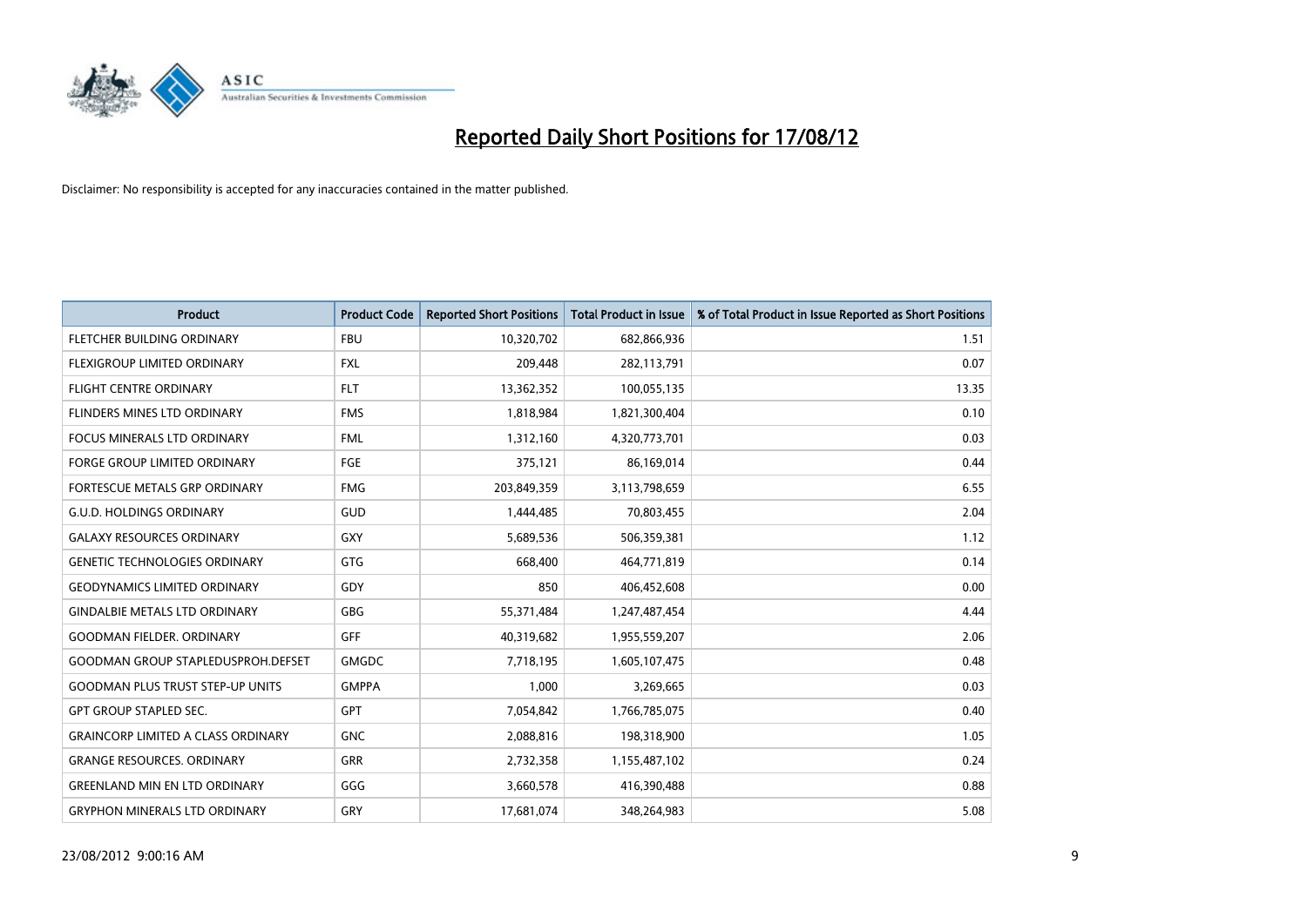

| <b>Product</b>                               | <b>Product Code</b> | <b>Reported Short Positions</b> | <b>Total Product in Issue</b> | % of Total Product in Issue Reported as Short Positions |
|----------------------------------------------|---------------------|---------------------------------|-------------------------------|---------------------------------------------------------|
| <b>GUILDFORD COAL LTD ORDINARY</b>           | <b>GUF</b>          | 2,016,945                       | 521,046,899                   | 0.39                                                    |
| <b>GUIARAT NRE COAL LTD ORDINARY</b>         | <b>GNM</b>          | 660,600                         | 1,093,137,858                 | 0.06                                                    |
| <b>GUNNS LIMITED ORDINARY</b>                | <b>GNS</b>          | 55,105,305                      | 848,401,559                   | 6.50                                                    |
| <b>GWA GROUP LTD ORDINARY</b>                | <b>GWA</b>          | 14,019,951                      | 302,005,514                   | 4.64                                                    |
| HARVEY NORMAN ORDINARY                       | <b>HVN</b>          | 105,450,872                     | 1,062,316,784                 | 9.93                                                    |
| HASTIE GROUP LIMITED ORDINARY                | <b>HST</b>          | 210,891                         | 137,353,504                   | 0.15                                                    |
| <b>HASTINGS DIVERSIFIED STAPLED SECURITY</b> | <b>HDF</b>          | 966,255                         | 530,001,072                   | 0.18                                                    |
| <b>HENDERSON GROUP CDI 1:1</b>               | <b>HGG</b>          | 6,978,777                       | 704,007,724                   | 0.99                                                    |
| HFA HOLDINGS LIMITED ORDINARY                | <b>HFA</b>          | 3,809                           | 117,332,831                   | 0.00                                                    |
| <b>HIGHLANDS PACIFIC ORDINARY</b>            | <b>HIG</b>          | 500,000                         | 789,132,854                   | 0.06                                                    |
| HILLGROVE RES LTD ORDINARY                   | <b>HGO</b>          | 6,085,521                       | 912,901,046                   | 0.67                                                    |
| HILLS HOLDINGS LTD ORDINARY                  | <b>HIL</b>          | 2,923,432                       | 246,500,444                   | 1.19                                                    |
| HORIZON OIL LIMITED ORDINARY                 | <b>HZN</b>          | 25,552,904                      | 1,130,811,515                 | 2.26                                                    |
| <b>ICON ENERGY LIMITED ORDINARY</b>          | <b>ICN</b>          | 72                              | 469,301,394                   | 0.00                                                    |
| <b>IINET LIMITED ORDINARY</b>                | <b>IIN</b>          | 164,991                         | 160,968,847                   | 0.10                                                    |
| ILUKA RESOURCES ORDINARY                     | ILU                 | 39,845,685                      | 418,700,517                   | 9.52                                                    |
| <b>IMDEX LIMITED ORDINARY</b>                | <b>IMD</b>          | 542,768                         | 208,235,426                   | 0.26                                                    |
| IMF (AUSTRALIA) LTD ORDINARY                 | <b>IMF</b>          | 8,134                           | 123,828,193                   | 0.01                                                    |
| <b>INCITEC PIVOT ORDINARY</b>                | <b>IPL</b>          | 3,802,173                       | 1,628,730,107                 | 0.23                                                    |
| INDEPENDENCE GROUP ORDINARY                  | <b>IGO</b>          | 11,667,817                      | 232,882,535                   | 5.01                                                    |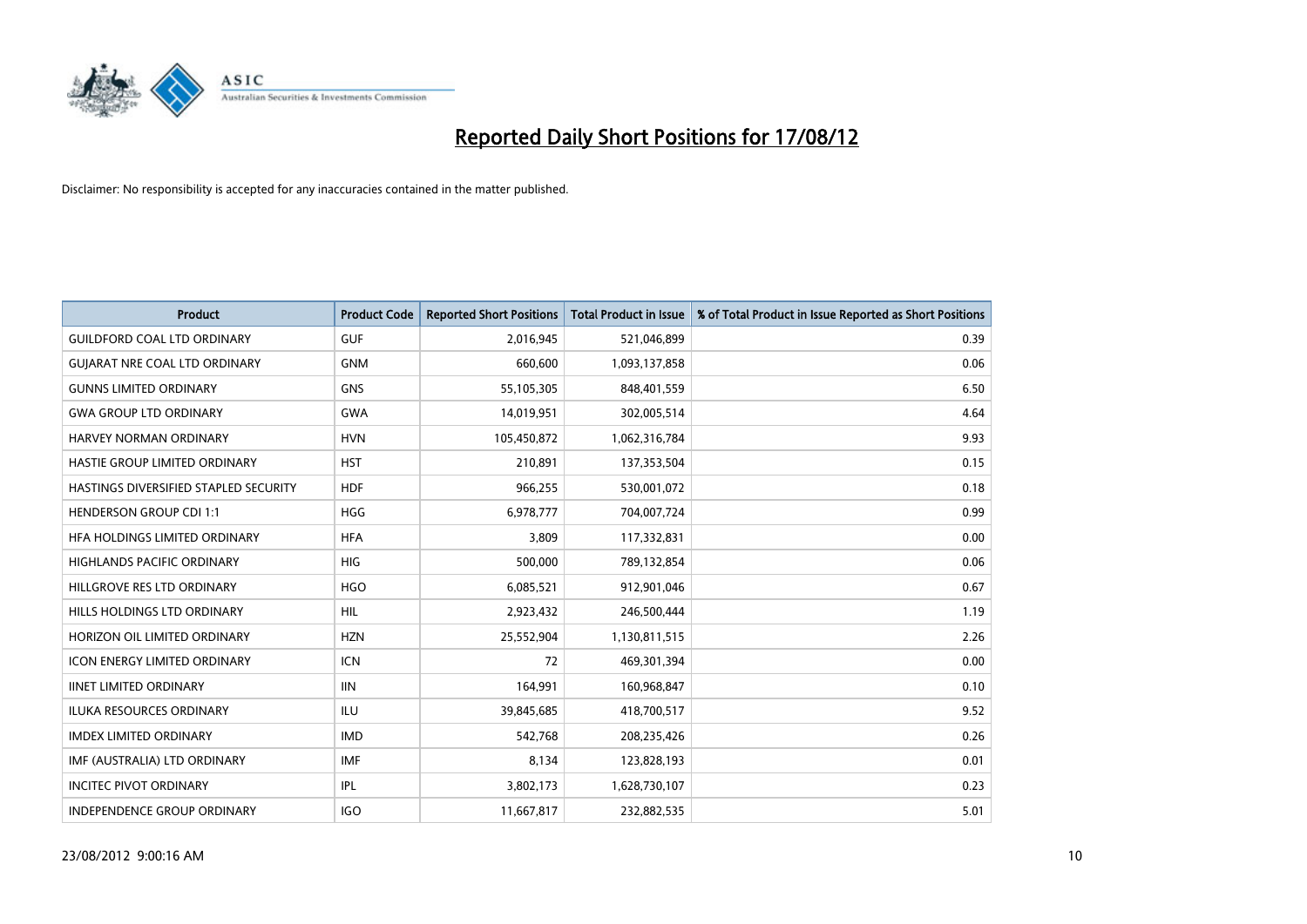

| <b>Product</b>                                | <b>Product Code</b> | <b>Reported Short Positions</b> | <b>Total Product in Issue</b> | % of Total Product in Issue Reported as Short Positions |
|-----------------------------------------------|---------------------|---------------------------------|-------------------------------|---------------------------------------------------------|
| <b>INDOPHIL RESOURCES ORDINARY</b>            | <b>IRN</b>          | 1,206,716                       | 1,203,146,194                 | 0.10                                                    |
| INDUSTREA LIMITED ORDINARY                    | <b>IDL</b>          | 507,506                         | 370,268,218                   | 0.14                                                    |
| <b>INFIGEN ENERGY STAPLED SECURITIES</b>      | <b>IFN</b>          | 3,589,673                       | 762,265,972                   | 0.47                                                    |
| <b>INSURANCE AUSTRALIA ORDINARY</b>           | IAG                 | 3,475,579                       | 2,079,034,021                 | 0.17                                                    |
| <b>INTEGRA MINING LTD, ORDINARY</b>           | <b>IGR</b>          | 2,913,490                       | 934,440,899                   | 0.31                                                    |
| <b>INTREPID MINES ORDINARY</b>                | <b>IAU</b>          | 7,881,926                       | 525,977,740                   | 1.50                                                    |
| <b>INVESTA OFFICE FUND STAPLED SECURITIES</b> | <b>IOF</b>          | 2,567,461                       | 614,047,458                   | 0.42                                                    |
| <b>INVOCARE LIMITED ORDINARY</b>              | <b>IVC</b>          | 3,577,113                       | 110,030,298                   | 3.25                                                    |
| ION LIMITED ORDINARY                          | <b>ION</b>          | 164,453                         | 256,365,105                   | 0.06                                                    |
| <b>IOOF HOLDINGS LTD ORDINARY</b>             | IFL                 | 1,749,829                       | 229,794,395                   | 0.76                                                    |
| <b>IPROPERTY GROUP LTD ORDINARY</b>           | <b>IPP</b>          | 400,000                         | 179,879,862                   | 0.22                                                    |
| <b>IRESS LIMITED ORDINARY</b>                 | <b>IRE</b>          | 3,266,544                       | 128,428,871                   | 2.54                                                    |
| <b>IRON ORE HOLDINGS ORDINARY</b>             | <b>IOH</b>          | 40,418                          | 161,330,094                   | 0.03                                                    |
| ISHARES MSCI AUS 200 ISHARES MSCI AUS 200     | IOZ                 | 18,253                          | 5,253,191                     | 0.35                                                    |
| <b>ISHARES MSCI EAFE CDI 1:1</b>              | <b>IVE</b>          | 258                             | 590,400,000                   | 0.00                                                    |
| ISHARES S&P HIGH DIV ISHARES S&P HIGH DIV     | <b>IHD</b>          | 17,866                          | 4,303,291                     | 0.42                                                    |
| <b>IVANHOE AUSTRALIA ORDINARY</b>             | <b>IVA</b>          | 3,940,463                       | 554,687,635                   | 0.71                                                    |
| JAMES HARDIE INDUST CHESS DEPOSITARY INT      | <b>IHX</b>          | 9,943,067                       | 437,947,092                   | 2.27                                                    |
| <b>JB HI-FI LIMITED ORDINARY</b>              | <b>IBH</b>          | 20,689,884                      | 98,850,643                    | 20.93                                                   |
| <b>JUPITER MINES ORDINARY</b>                 | <b>IMS</b>          | 158                             | 2,056,834,044                 | 0.00                                                    |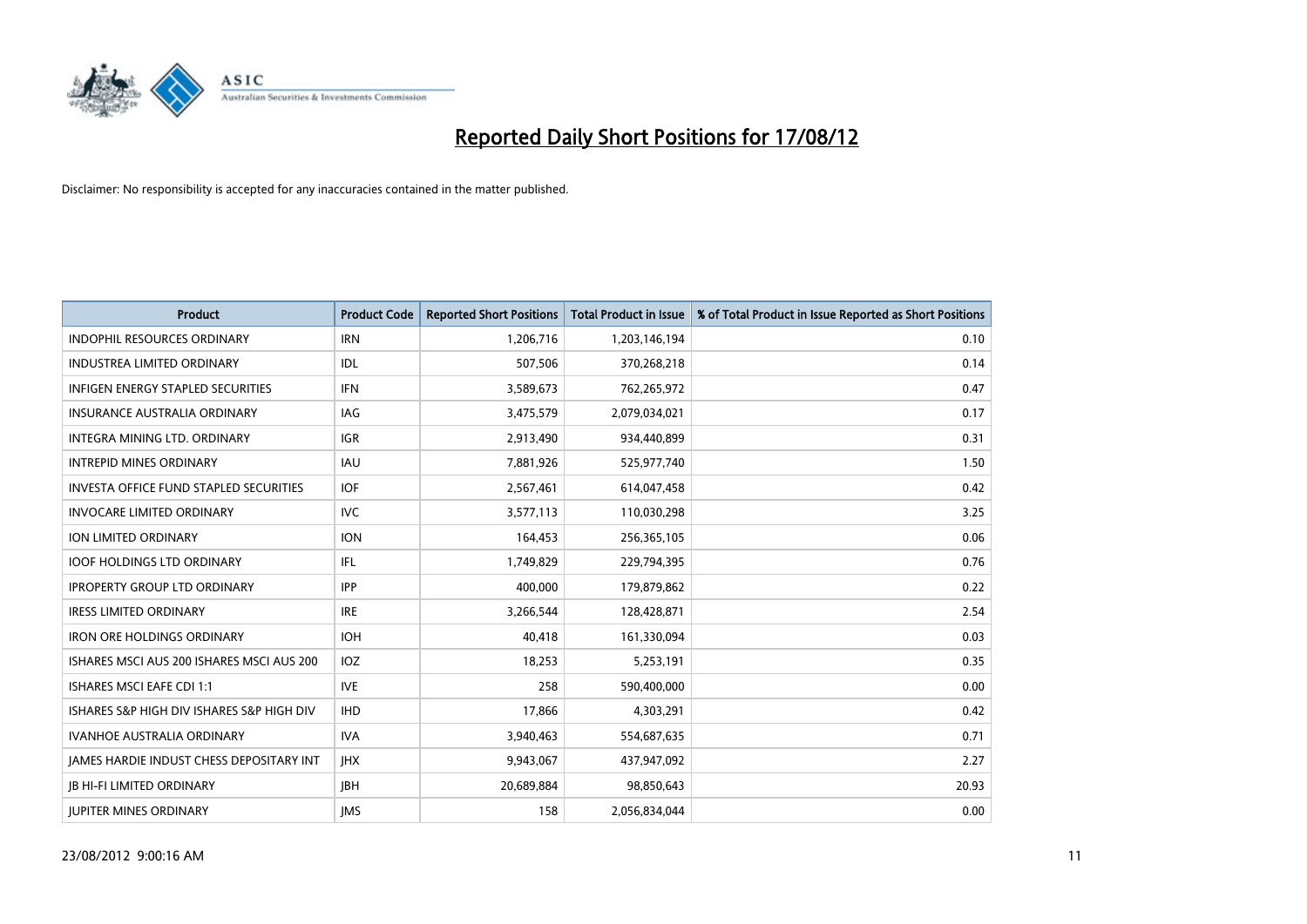

| <b>Product</b>                        | <b>Product Code</b> | <b>Reported Short Positions</b> | <b>Total Product in Issue</b> | % of Total Product in Issue Reported as Short Positions |
|---------------------------------------|---------------------|---------------------------------|-------------------------------|---------------------------------------------------------|
| <b>KAGARA LTD ORDINARY</b>            | <b>KZL</b>          | 3,400,930                       | 798,953,117                   | 0.43                                                    |
| KANGAROO RES LTD ORDINARY             | <b>KRL</b>          | 605                             | 3,434,430,012                 | 0.00                                                    |
| KAROON GAS AUSTRALIA ORDINARY         | <b>KAR</b>          | 852,208                         | 221,420,769                   | 0.38                                                    |
| KATHMANDU HOLD LTD ORDINARY           | <b>KMD</b>          | 2,059,309                       | 200,165,940                   | 1.03                                                    |
| <b>KBL MINING LIMITED ORDINARY</b>    | <b>KBL</b>          | 1,820                           | 285,421,456                   | 0.00                                                    |
| <b>KENTOR GOLD LIMITED ORDINARY</b>   | KGL                 | 290                             | 116,209,874                   | 0.00                                                    |
| KINGSGATE CONSOLID. ORDINARY          | <b>KCN</b>          | 6,992,838                       | 151,347,122                   | 4.62                                                    |
| KINGSROSE MINING LTD ORDINARY         | <b>KRM</b>          | 38,507                          | 289,236,267                   | 0.01                                                    |
| LEIGHTON HOLDINGS ORDINARY            | LEI                 | 12,812,558                      | 337,087,596                   | 3.80                                                    |
| LEND LEASE GROUP UNIT/ORD STAPLED     | LLC                 | 7,670,748                       | 572,789,827                   | 1.34                                                    |
| LINC ENERGY LTD ORDINARY              | <b>LNC</b>          | 45,892,526                      | 504,487,631                   | 9.10                                                    |
| LIQUEFIED NATURAL ORDINARY            | <b>LNG</b>          | 272,800                         | 267,699,015                   | 0.10                                                    |
| LYNAS CORPORATION ORDINARY            | <b>LYC</b>          | 180,339,161                     | 1,715,029,131                 | 10.52                                                   |
| M2 TELECOMMUNICATION ORDINARY         | <b>MTU</b>          | 2,158,677                       | 156,581,954                   | 1.38                                                    |
| <b>MACMAHON HOLDINGS ORDINARY</b>     | <b>MAH</b>          | 4,488,094                       | 741,316,038                   | 0.61                                                    |
| MACQ ATLAS ROADS GRP ORDINARY STAPLED | <b>MOA</b>          | 5,318,657                       | 478,531,436                   | 1.11                                                    |
| MACQUARIE GROUP LTD ORDINARY          | <b>MOG</b>          | 6,534,541                       | 343,989,628                   | 1.90                                                    |
| <b>MARENGO MINING ORDINARY</b>        | <b>MGO</b>          | 39,850                          | 1,137,078,446                 | 0.00                                                    |
| MASTERMYNE GROUP LTD ORDINARY         | <b>MYE</b>          | 49,000                          | 75,367,514                    | 0.07                                                    |
| MATRIX C & E LTD ORDINARY             | <b>MCE</b>          | 823,964                         | 94,555,428                    | 0.87                                                    |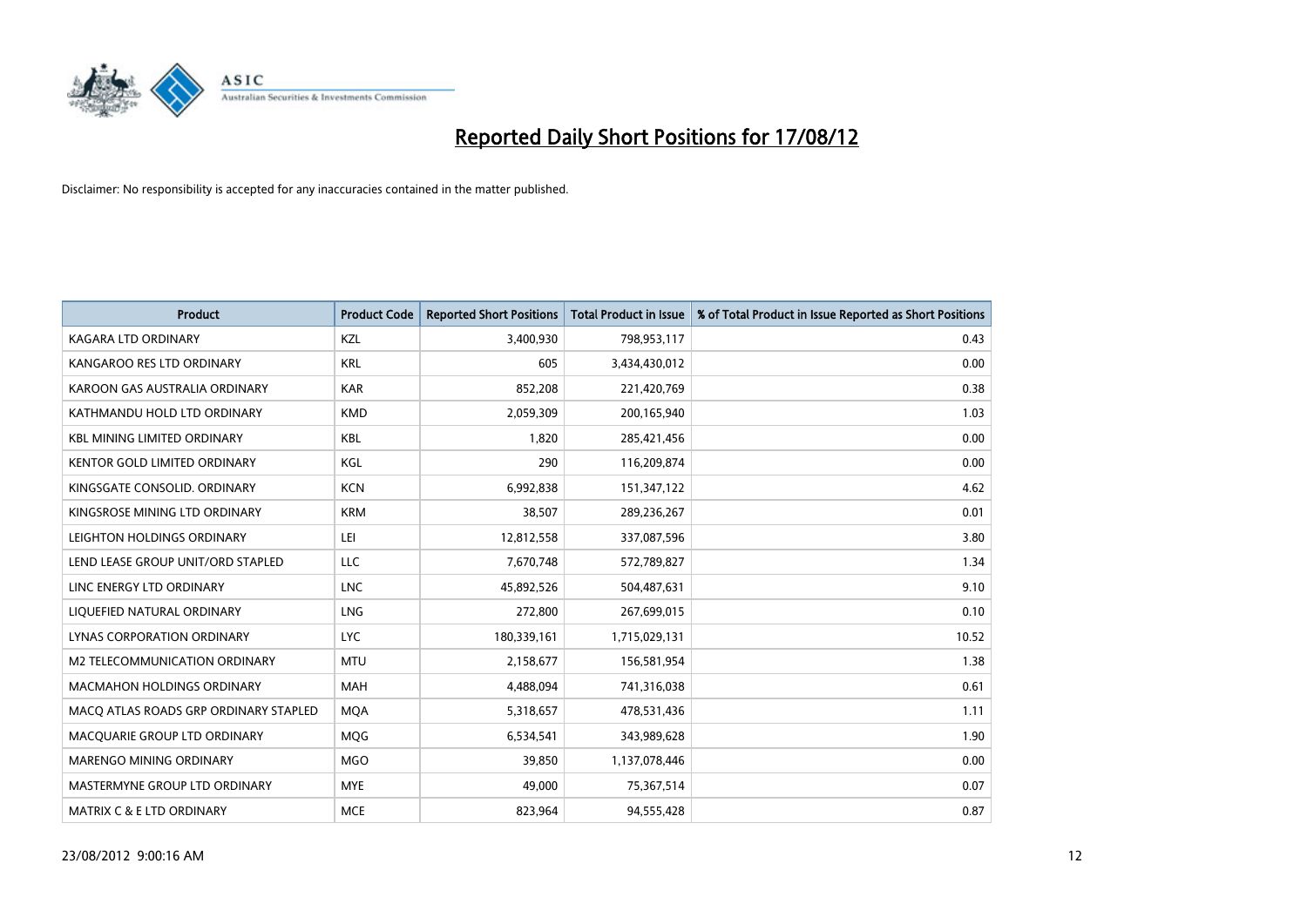

| <b>Product</b>                     | <b>Product Code</b> | <b>Reported Short Positions</b> | <b>Total Product in Issue</b> | % of Total Product in Issue Reported as Short Positions |
|------------------------------------|---------------------|---------------------------------|-------------------------------|---------------------------------------------------------|
| <b>MAVERICK DRILLING ORDINARY</b>  | <b>MAD</b>          | 1,475,086                       | 292,104,090                   | 0.50                                                    |
| MCMILLAN SHAKESPEARE ORDINARY      | <b>MMS</b>          | 27,264                          | 74,523,965                    | 0.04                                                    |
| MEDUSA MINING LTD ORDINARY         | <b>MML</b>          | 1,634,726                       | 188,903,911                   | 0.87                                                    |
| MEO AUSTRALIA LTD ORDINARY         | <b>MEO</b>          | 3,925,347                       | 539,913,260                   | 0.73                                                    |
| <b>MERMAID MARINE ORDINARY</b>     | <b>MRM</b>          | 1,656,507                       | 219,453,350                   | 0.75                                                    |
| MESOBLAST LIMITED ORDINARY         | <b>MSB</b>          | 17,933,341                      | 284,478,361                   | 6.30                                                    |
| METALS X LIMITED ORDINARY          | <b>MLX</b>          | 2,013,270                       | 1,316,663,257                 | 0.15                                                    |
| METCASH LIMITED ORDINARY           | <b>MTS</b>          | 43,977,123                      | 880,704,786                   | 4.99                                                    |
| METGASCO LIMITED ORDINARY          | <b>MEL</b>          | 135                             | 337,414,140                   | 0.00                                                    |
| METMINCO LIMITED ORDINARY          | <b>MNC</b>          | 890,811                         | 1,749,541,573                 | 0.05                                                    |
| MICLYN EXP OFFSHR ORDINARY         | <b>MIO</b>          | 82,351                          | 278,515,705                   | 0.03                                                    |
| <b>MILTON CORPORATION ORDINARY</b> | <b>MLT</b>          | 12,800                          | 121,625,655                   | 0.01                                                    |
| MINCOR RESOURCES NL ORDINARY       | <b>MCR</b>          | 969,352                         | 188,208,274                   | 0.52                                                    |
| MINERAL DEPOSITS ORDINARY          | <b>MDL</b>          | 389,060                         | 83,538,786                    | 0.47                                                    |
| MINERAL RESOURCES, ORDINARY        | <b>MIN</b>          | 3,680,774                       | 184,856,018                   | 1.99                                                    |
| MIRABELA NICKEL LTD ORDINARY       | <b>MBN</b>          | 10,670,369                      | 876,571,645                   | 1.22                                                    |
| MIRVAC GROUP STAPLED SECURITIES    | <b>MGR</b>          | 9,170,469                       | 3,422,151,869                 | 0.27                                                    |
| MOLOPO ENERGY LTD ORDINARY         | <b>MPO</b>          | 674,832                         | 245,789,911                   | 0.27                                                    |
| <b>MONADELPHOUS GROUP ORDINARY</b> | <b>MND</b>          | 4,108,398                       | 88,674,327                    | 4.63                                                    |
| MORTGAGE CHOICE LTD ORDINARY       | <b>MOC</b>          | 2.324.446                       | 120,319,572                   | 1.93                                                    |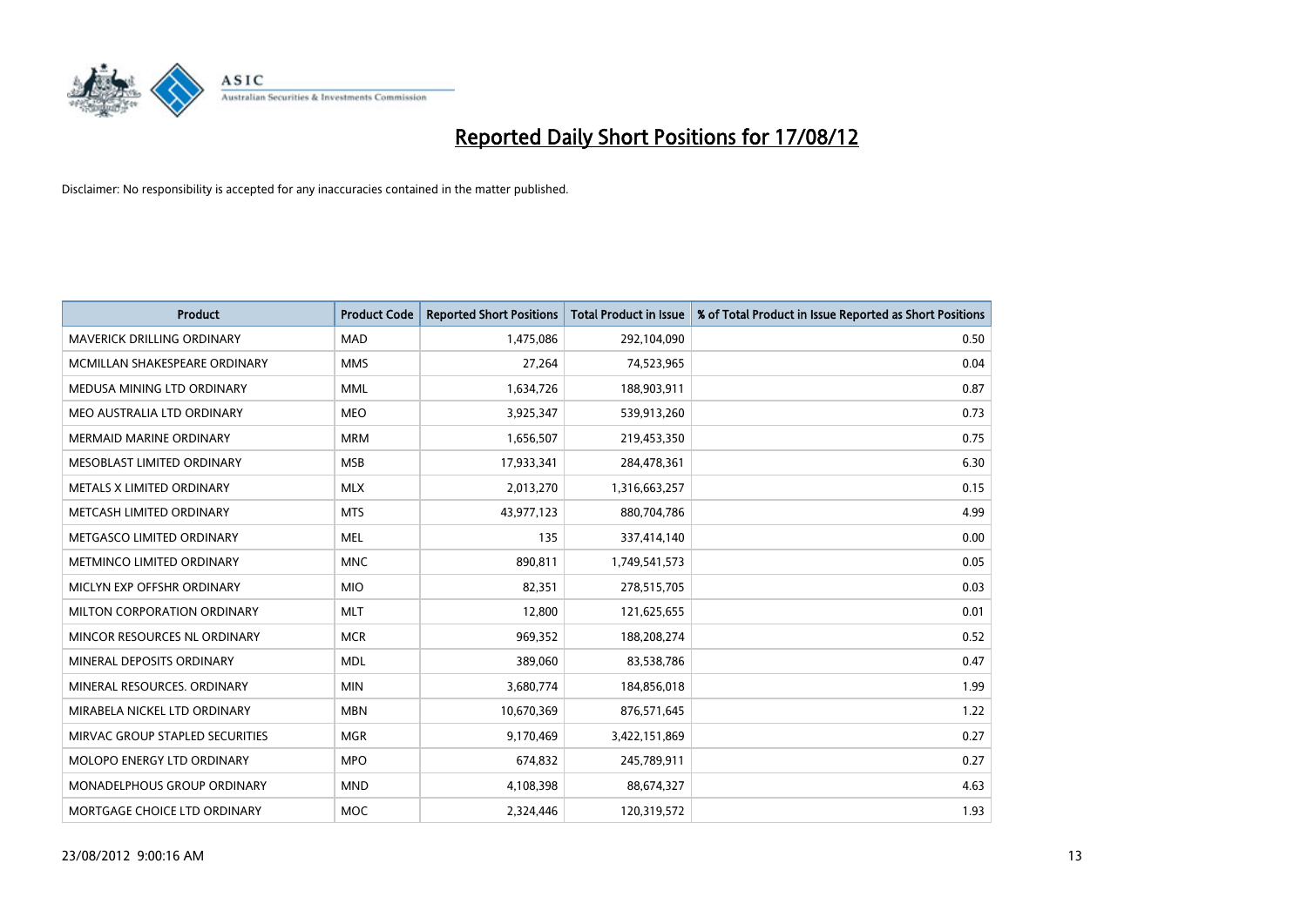

| <b>Product</b>                    | <b>Product Code</b> | <b>Reported Short Positions</b> | <b>Total Product in Issue</b> | % of Total Product in Issue Reported as Short Positions |
|-----------------------------------|---------------------|---------------------------------|-------------------------------|---------------------------------------------------------|
| <b>MOUNT GIBSON IRON ORDINARY</b> | <b>MGX</b>          | 5,312,471                       | 1,085,728,430                 | 0.49                                                    |
| MURCHISON METALS LTD ORDINARY     | <b>MMX</b>          | 1,640,403                       | 450,427,346                   | 0.36                                                    |
| <b>MYER HOLDINGS LTD ORDINARY</b> | <b>MYR</b>          | 58,148,126                      | 583,384,551                   | 9.97                                                    |
| MYSTATE LIMITED ORDINARY          | <b>MYS</b>          | 13,434                          | 86,977,573                    | 0.02                                                    |
| NATIONAL AUST, BANK ORDINARY      | <b>NAB</b>          | 12,562,718                      | 2,273,158,183                 | 0.55                                                    |
| NAVITAS LIMITED ORDINARY          | <b>NVT</b>          | 11,539,350                      | 375,318,628                   | 3.07                                                    |
| NEON ENERGY LIMITED ORDINARY      | <b>NEN</b>          | 341,338                         | 439,237,518                   | 0.08                                                    |
| NEW HOPE CORPORATION ORDINARY     | <b>NHC</b>          | 2,684,258                       | 830,411,534                   | 0.32                                                    |
| NEWCREST MINING ORDINARY          | <b>NCM</b>          | 1,600,929                       | 765,000,000                   | 0.21                                                    |
| NEWS CORP A NON-VOTING CDI        | <b>NWSLV</b>        | 3,343,120                       | 1,569,878,008                 | 0.21                                                    |
| NEWS CORP B VOTING CDI            | <b>NWS</b>          | 1,326,265                       | 798,520,953                   | 0.17                                                    |
| NEWSAT LIMITED ORDINARY           | <b>NWT</b>          | 70,000                          | 233,052,157                   | 0.03                                                    |
| NEXTDC LIMITED ORDINARY           | <b>NXT</b>          | 2,298,358                       | 150,602,388                   | 1.53                                                    |
| NEXUS ENERGY LIMITED ORDINARY     | <b>NXS</b>          | 4,191,243                       | 1,329,821,159                 | 0.32                                                    |
| NIB HOLDINGS LIMITED ORDINARY     | <b>NHF</b>          | 73,906                          | 439,004,182                   | 0.02                                                    |
| NIDO PETROLEUM ORDINARY           | <b>NDO</b>          | 105,313                         | 1,390,829,818                 | 0.01                                                    |
| NOBLE MINERAL RES ORDINARY        | <b>NMG</b>          | 4,536,497                       | 610,147,952                   | 0.74                                                    |
| NORFOLK GROUP ORDINARY            | <b>NFK</b>          | 550                             | 158,890,730                   | 0.00                                                    |
| NORTHERN IRON LTD ORDINARY        | <b>NFE</b>          | 122,239                         | 369,980,113                   | 0.03                                                    |
| NORTHERN STAR ORDINARY            | <b>NST</b>          | 1,931,515                       | 410,514,273                   | 0.47                                                    |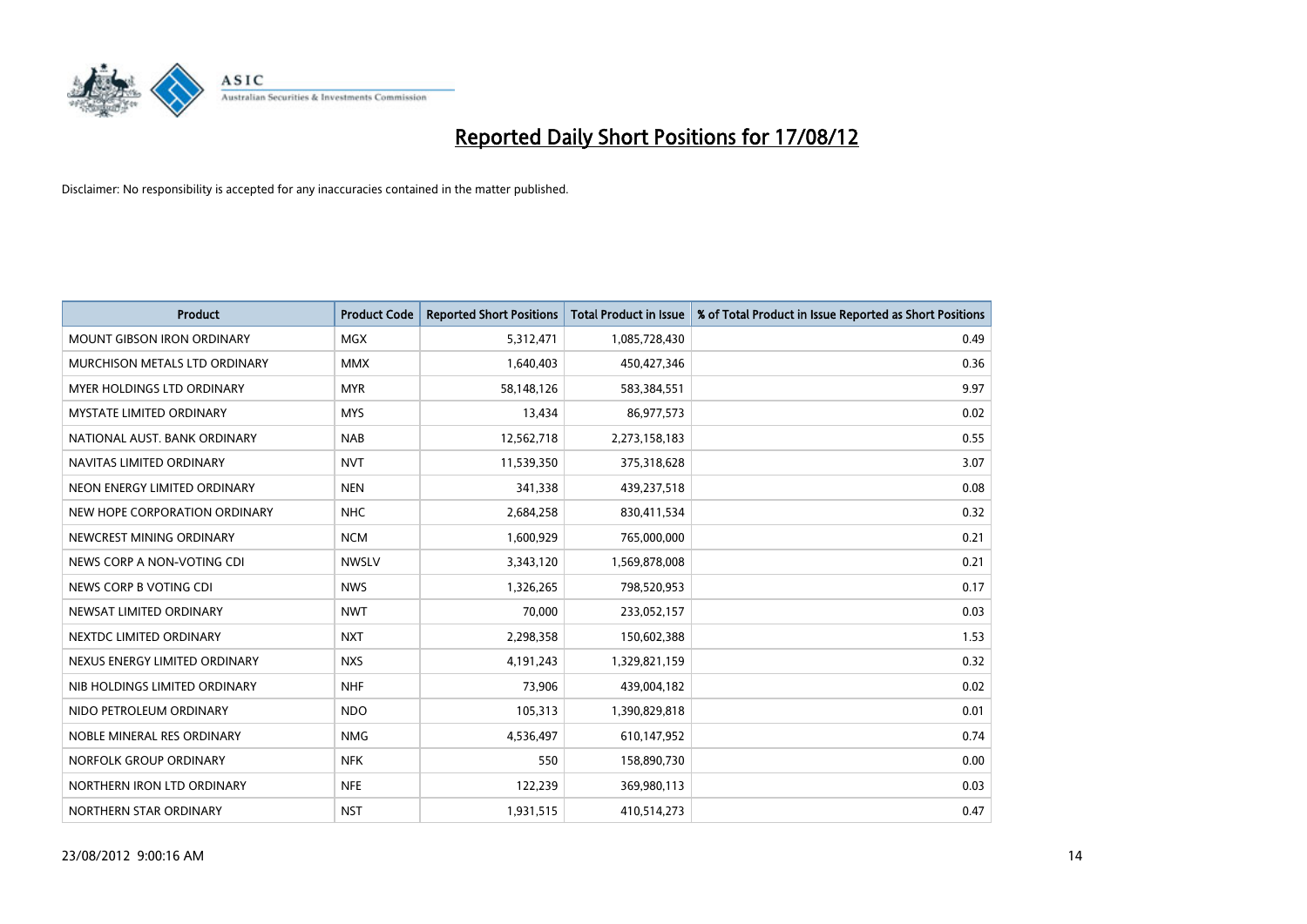

| <b>Product</b>                        | <b>Product Code</b> | <b>Reported Short Positions</b> | <b>Total Product in Issue</b> | % of Total Product in Issue Reported as Short Positions |
|---------------------------------------|---------------------|---------------------------------|-------------------------------|---------------------------------------------------------|
| NORTON GOLD FIELDS ORDINARY           | <b>NGF</b>          | 2,000,000                       | 861,580,265                   | 0.23                                                    |
| NRW HOLDINGS LIMITED ORDINARY         | <b>NWH</b>          | 2,783,003                       | 278,888,011                   | 1.00                                                    |
| NUFARM LIMITED ORDINARY               | <b>NUF</b>          | 6,006,541                       | 262,142,247                   | 2.29                                                    |
| OAKTON LIMITED ORDINARY               | <b>OKN</b>          | 304,680                         | 91,721,874                    | 0.33                                                    |
| OCEANAGOLD CORP. CHESS DEPOSITARY INT | <b>OGC</b>          | 396,110                         | 262,982,710                   | 0.15                                                    |
| OIL SEARCH LTD ORDINARY               | <b>OSH</b>          | 5,365,601                       | 1,331,356,047                 | 0.40                                                    |
| OM HOLDINGS LIMITED ORDINARY          | <b>OMH</b>          | 4,672,075                       | 604,105,150                   | 0.77                                                    |
| ORICA LIMITED ORDINARY                | ORI                 | 2,042,407                       | 365,642,802                   | 0.56                                                    |
| ORIGIN ENERGY ORDINARY                | <b>ORG</b>          | 7,622,237                       | 1,089,633,153                 | 0.70                                                    |
| OROCOBRE LIMITED ORDINARY             | <b>ORE</b>          | 56,485                          | 103,195,029                   | 0.05                                                    |
| OROTONGROUP LIMITED ORDINARY          | ORL                 | 195,731                         | 40,880,902                    | 0.48                                                    |
| OZ MINERALS ORDINARY                  | OZL                 | 6,463,445                       | 303,470,022                   | 2.13                                                    |
| PACIFIC BRANDS ORDINARY               | <b>PBG</b>          | 4,767,747                       | 912,915,695                   | 0.52                                                    |
| PALADIN ENERGY LTD ORDINARY           | <b>PDN</b>          | 63,026,965                      | 835,645,290                   | 7.54                                                    |
| PANAUST LIMITED ORDINARY              | <b>PNA</b>          | 3,231,752                       | 604,599,995                   | 0.53                                                    |
| PANCONTINENTAL OIL ORDINARY           | PCL                 | 550,000                         | 1,148,744,096                 | 0.05                                                    |
| PANORAMIC RESOURCES ORDINARY          | PAN                 | 2,605,792                       | 238,714,560                   | 1.09                                                    |
| PAPERLINX LIMITED ORDINARY            | <b>PPX</b>          | 1,461,568                       | 609,280,761                   | 0.24                                                    |
| PAPILLON RES LTD ORDINARY             | <b>PIR</b>          | 611,973                         | 245,819,121                   | 0.25                                                    |
| PEET LIMITED ORDINARY                 | <b>PPC</b>          | 1,247,649                       | 320,170,604                   | 0.39                                                    |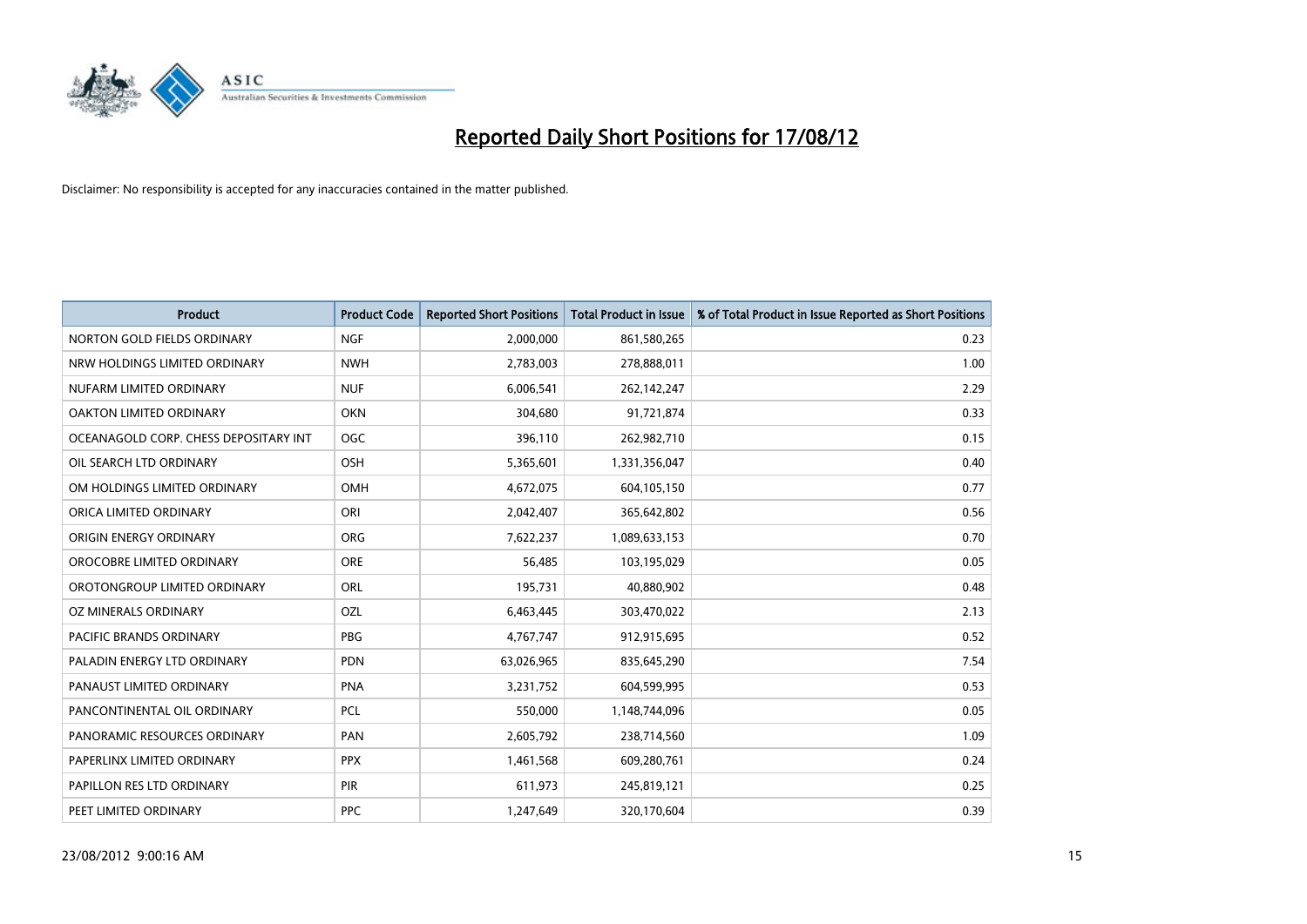

| <b>Product</b>                 | <b>Product Code</b> | <b>Reported Short Positions</b> | <b>Total Product in Issue</b> | % of Total Product in Issue Reported as Short Positions |
|--------------------------------|---------------------|---------------------------------|-------------------------------|---------------------------------------------------------|
| PERILYA LIMITED ORDINARY       | PEM                 | 81,152                          | 769,316,426                   | 0.01                                                    |
| PERPETUAL LIMITED ORDINARY     | PPT                 | 2,300,122                       | 41,980,678                    | 5.48                                                    |
| PERSEUS MINING LTD ORDINARY    | PRU                 | 11,146,582                      | 457,962,088                   | 2.43                                                    |
| PHARMAXIS LTD ORDINARY         | <b>PXS</b>          | 3,796,741                       | 307,888,389                   | 1.23                                                    |
| PLATINUM ASSET ORDINARY        | <b>PTM</b>          | 11,090,841                      | 561,347,878                   | 1.98                                                    |
| PLATINUM AUSTRALIA ORDINARY    | PLA                 | 836,127                         | 504,968,043                   | 0.17                                                    |
| PMI GOLD CORP CDI 1:1          | <b>PVM</b>          | 57,304                          | 71,705,667                    | 0.08                                                    |
| PMP LIMITED ORDINARY           | <b>PMP</b>          | 70,289                          | 323,781,124                   | 0.02                                                    |
| PREMIER INVESTMENTS ORDINARY   | <b>PMV</b>          | 670,987                         | 155,260,478                   | 0.43                                                    |
| PRIMA BIOMED LTD ORDINARY      | <b>PRR</b>          | 4,350,000                       | 1,066,063,388                 | 0.41                                                    |
| PRIMARY HEALTH CARE ORDINARY   | <b>PRY</b>          | 17,483,642                      | 501,717,314                   | 3.48                                                    |
| PRIMEAG AUSTRALIA ORDINARY     | PAG                 | 77,589                          | 266,394,444                   | 0.03                                                    |
| PROGRAMMED ORDINARY            | <b>PRG</b>          | 488,573                         | 118,175,280                   | 0.41                                                    |
| <b>QANTAS AIRWAYS ORDINARY</b> | QAN                 | 13,991,549                      | 2,265,123,620                 | 0.62                                                    |
| OBE INSURANCE GROUP ORDINARY   | <b>OBE</b>          | 50,467,423                      | 1,181,684,901                 | 4.27                                                    |
| OR NATIONAL LIMITED ORDINARY   | <b>ORN</b>          | 12,360,976                      | 2,440,000,000                 | 0.51                                                    |
| ORXPHARMA LTD ORDINARY         | <b>QRX</b>          | 173,342                         | 144,577,206                   | 0.12                                                    |
| QUBE LOGISTICS HLDG ORDINARY   | QUB                 | 6,191,223                       | 921,407,185                   | 0.67                                                    |
| RAMELIUS RESOURCES ORDINARY    | <b>RMS</b>          | 2,068,025                       | 336,116,949                   | 0.62                                                    |
| RAMSAY HEALTH CARE ORDINARY    | <b>RHC</b>          | 2,864,380                       | 202,081,252                   | 1.42                                                    |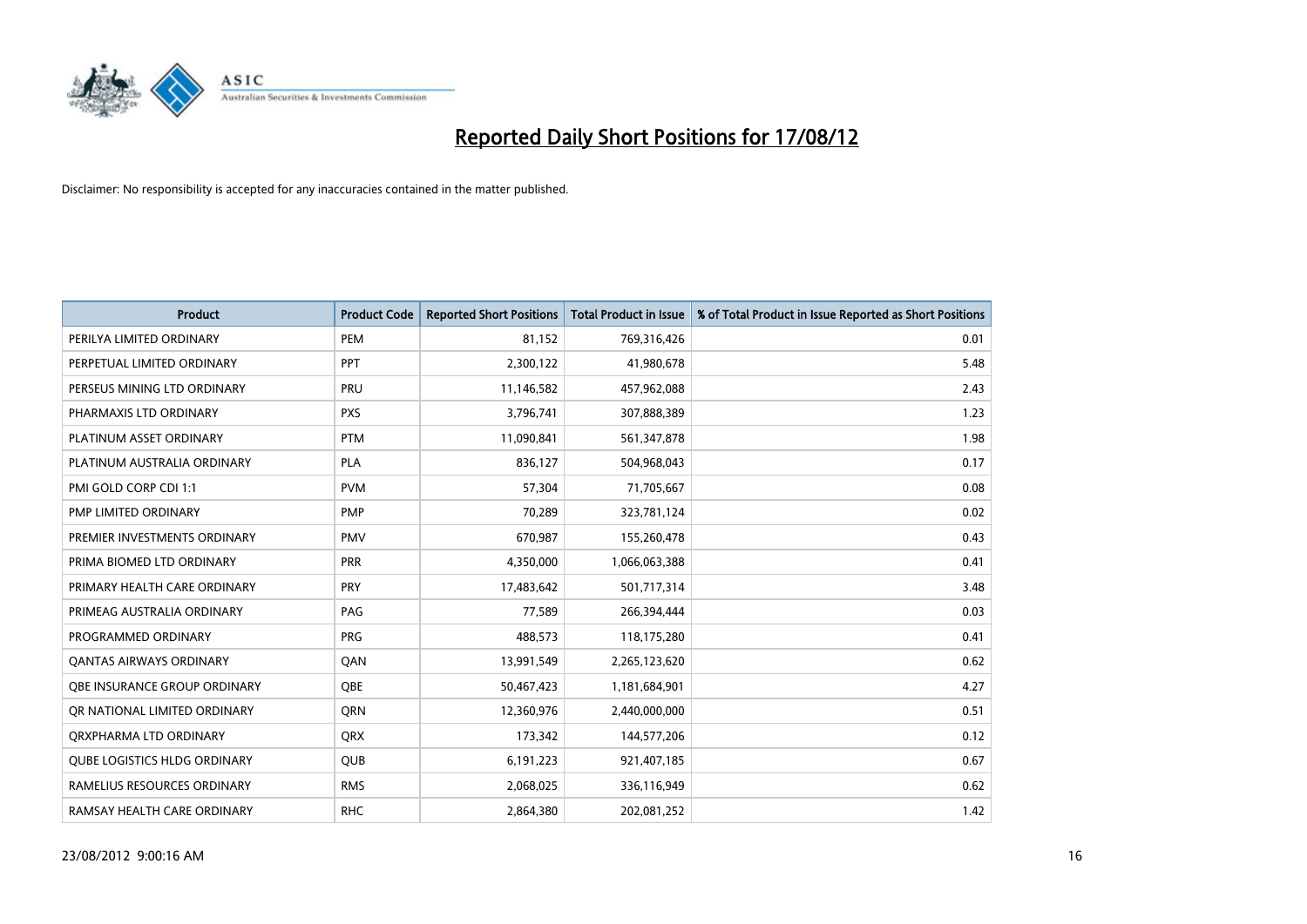

| <b>Product</b>                  | <b>Product Code</b> | <b>Reported Short Positions</b> | <b>Total Product in Issue</b> | % of Total Product in Issue Reported as Short Positions |
|---------------------------------|---------------------|---------------------------------|-------------------------------|---------------------------------------------------------|
| <b>RCR TOMLINSON ORDINARY</b>   | <b>RCR</b>          | 19,848                          | 131,444,875                   | 0.02                                                    |
| <b>REA GROUP ORDINARY</b>       | <b>REA</b>          | 261,157                         | 131,714,699                   | 0.20                                                    |
| <b>RECKON LIMITED ORDINARY</b>  | <b>RKN</b>          | 989,650                         | 129,488,015                   | 0.76                                                    |
| RED 5 LIMITED ORDINARY          | <b>RED</b>          | 143,806                         | 135,488,008                   | 0.11                                                    |
| RED EMPEROR RESOURCE ORDINARY   | <b>RMP</b>          | 4,500                           | 266,234,221                   | 0.00                                                    |
| <b>RED FORK ENERGY ORDINARY</b> | <b>RFE</b>          | 1,312,701                       | 310,324,853                   | 0.42                                                    |
| REDBANK ENERGY LTD ORDINARY     | AEJ                 | 13                              | 786,287                       | 0.00                                                    |
| REGIS RESOURCES ORDINARY        | <b>RRL</b>          | 872,920                         | 453,056,465                   | 0.19                                                    |
| RESMED INC CDI 10:1             | <b>RMD</b>          | 2,401,729                       | 1,556,242,300                 | 0.15                                                    |
| <b>RESOLUTE MINING ORDINARY</b> | <b>RSG</b>          | 4,994,317                       | 628,628,623                   | 0.79                                                    |
| RESOURCE GENERATION ORDINARY    | <b>RES</b>          | 173                             | 262,895,652                   | 0.00                                                    |
| RETAIL FOOD GROUP ORDINARY      | <b>RFG</b>          | 16,960                          | 108,910,114                   | 0.02                                                    |
| REVERSE CORP LIMITED ORDINARY   | <b>REF</b>          | 100                             | 92,382,175                    | 0.00                                                    |
| REX MINERALS LIMITED ORDINARY   | <b>RXM</b>          | 531,268                         | 188,907,284                   | 0.28                                                    |
| <b>RHG LIMITED ORDINARY</b>     | <b>RHG</b>          | 31,776                          | 308,483,177                   | 0.01                                                    |
| RIALTO ENERGY ORDINARY          | <b>RIA</b>          | 89,233                          | 672,259,992                   | 0.01                                                    |
| RIDLEY CORPORATION ORDINARY     | <b>RIC</b>          | 3,965                           | 307,817,071                   | 0.00                                                    |
| RIO TINTO LIMITED ORDINARY      | <b>RIO</b>          | 18,206,195                      | 435,758,720                   | 4.18                                                    |
| ROC OIL COMPANY ORDINARY        | <b>ROC</b>          | 1,493,127                       | 683,235,552                   | 0.22                                                    |
| RURALCO HOLDINGS ORDINARY       | <b>RHL</b>          | 12,000                          | 55,019,284                    | 0.02                                                    |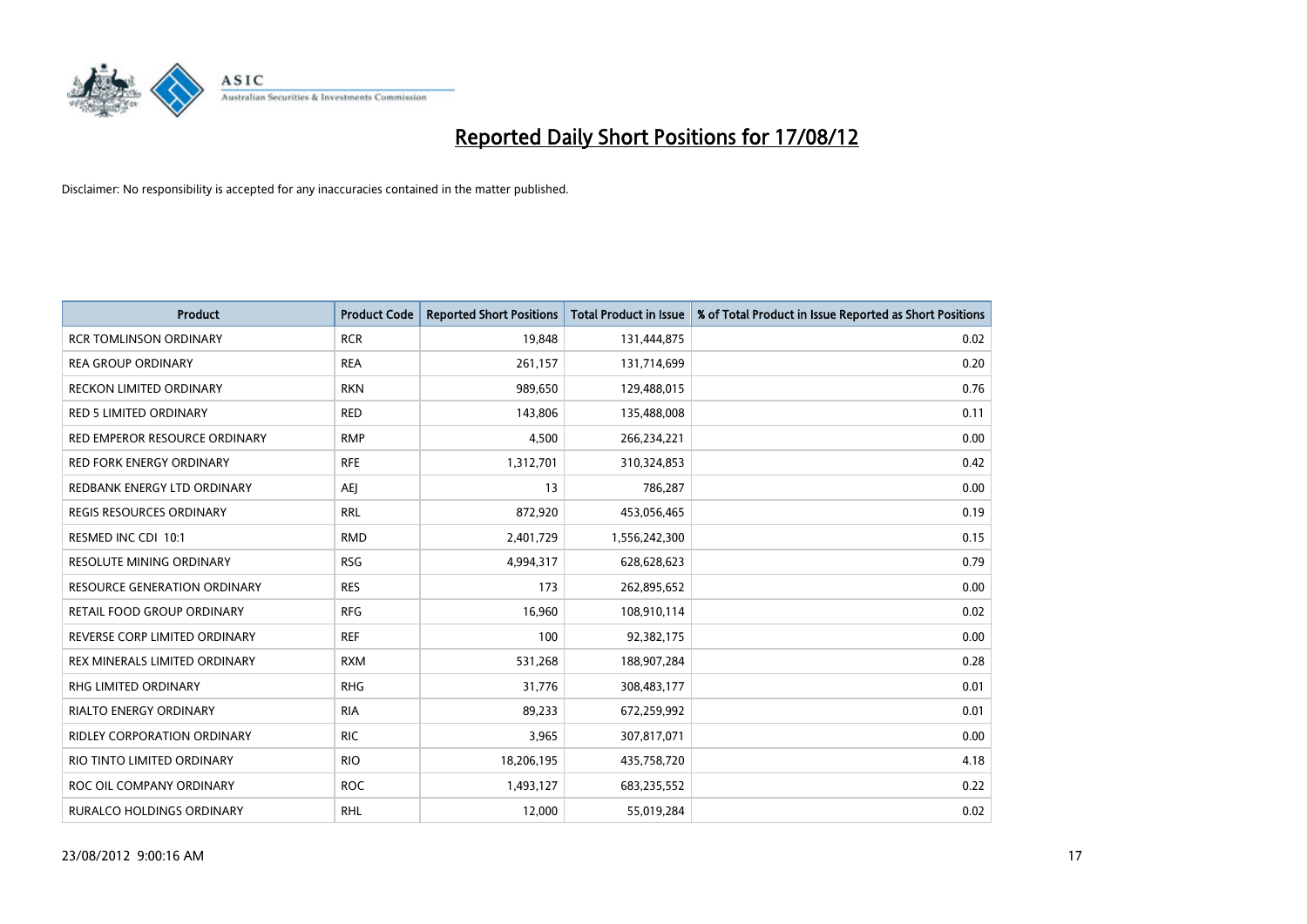

| <b>Product</b>                           | <b>Product Code</b> | <b>Reported Short Positions</b> | <b>Total Product in Issue</b> | % of Total Product in Issue Reported as Short Positions |
|------------------------------------------|---------------------|---------------------------------|-------------------------------|---------------------------------------------------------|
| SAI GLOBAL LIMITED ORDINARY              | SAI                 | 2,546,668                       | 204,354,836                   | 1.25                                                    |
| SALMAT LIMITED ORDINARY                  | <b>SLM</b>          | 2,796,471                       | 159,802,174                   | 1.75                                                    |
| SAMSON OIL & GAS LTD ORDINARY            | <b>SSN</b>          | 3,902,644                       | 1,784,437,989                 | 0.22                                                    |
| SANDFIRE RESOURCES ORDINARY              | <b>SFR</b>          | 4,457,250                       | 151,557,635                   | 2.94                                                    |
| <b>SANTOS LTD ORDINARY</b>               | <b>STO</b>          | 5,480,499                       | 953,003,449                   | 0.58                                                    |
| SARACEN MINERAL ORDINARY                 | SAR                 | 4,654,944                       | 594,815,640                   | 0.78                                                    |
| SEDGMAN LIMITED ORDINARY                 | <b>SDM</b>          | 12,488                          | 214,292,930                   | 0.01                                                    |
| SEEK LIMITED ORDINARY                    | <b>SEK</b>          | 12,796,288                      | 337,101,307                   | 3.80                                                    |
| SENEX ENERGY LIMITED ORDINARY            | SXY                 | 4,599,542                       | 1,138,734,837                 | 0.40                                                    |
| SERVCORP LIMITED ORDINARY                | SRV                 | 210                             | 98,440,807                    | 0.00                                                    |
| SERVICE STREAM ORDINARY                  | <b>SSM</b>          | 400                             | 283,418,867                   | 0.00                                                    |
| SEVEN GROUP HOLDINGS ORDINARY            | <b>SVW</b>          | 1,707,564                       | 307,410,281                   | 0.56                                                    |
| SEVEN WEST MEDIA LTD ORDINARY            | <b>SWM</b>          | 18,630,513                      | 862,057,513                   | 2.16                                                    |
| SIGMA PHARMACEUTICAL ORDINARY            | <b>SIP</b>          | 5,818,097                       | 1,186,303,520                 | 0.49                                                    |
| SIHAYO GOLD LIMITED ORDINARY             | <b>SIH</b>          | 2,500                           | 799,377,748                   | 0.00                                                    |
| SILEX SYSTEMS ORDINARY                   | <b>SLX</b>          | 688,054                         | 170,143,997                   | 0.40                                                    |
| SILVER LAKE RESOURCE ORDINARY            | <b>SLR</b>          | 5,998,591                       | 225,493,476                   | 2.66                                                    |
| SIMS METAL MGMT LTD ORDINARY             | SGM                 | 9,906,357                       | 204,830,045                   | 4.84                                                    |
| SINGAPORE TELECOMM. CHESS DEPOSITARY INT | SGT                 | 9,756,358                       | 154,444,714                   | 6.32                                                    |
| SIRTEX MEDICAL ORDINARY                  | <b>SRX</b>          | 43,374                          | 55,768,136                    | 0.08                                                    |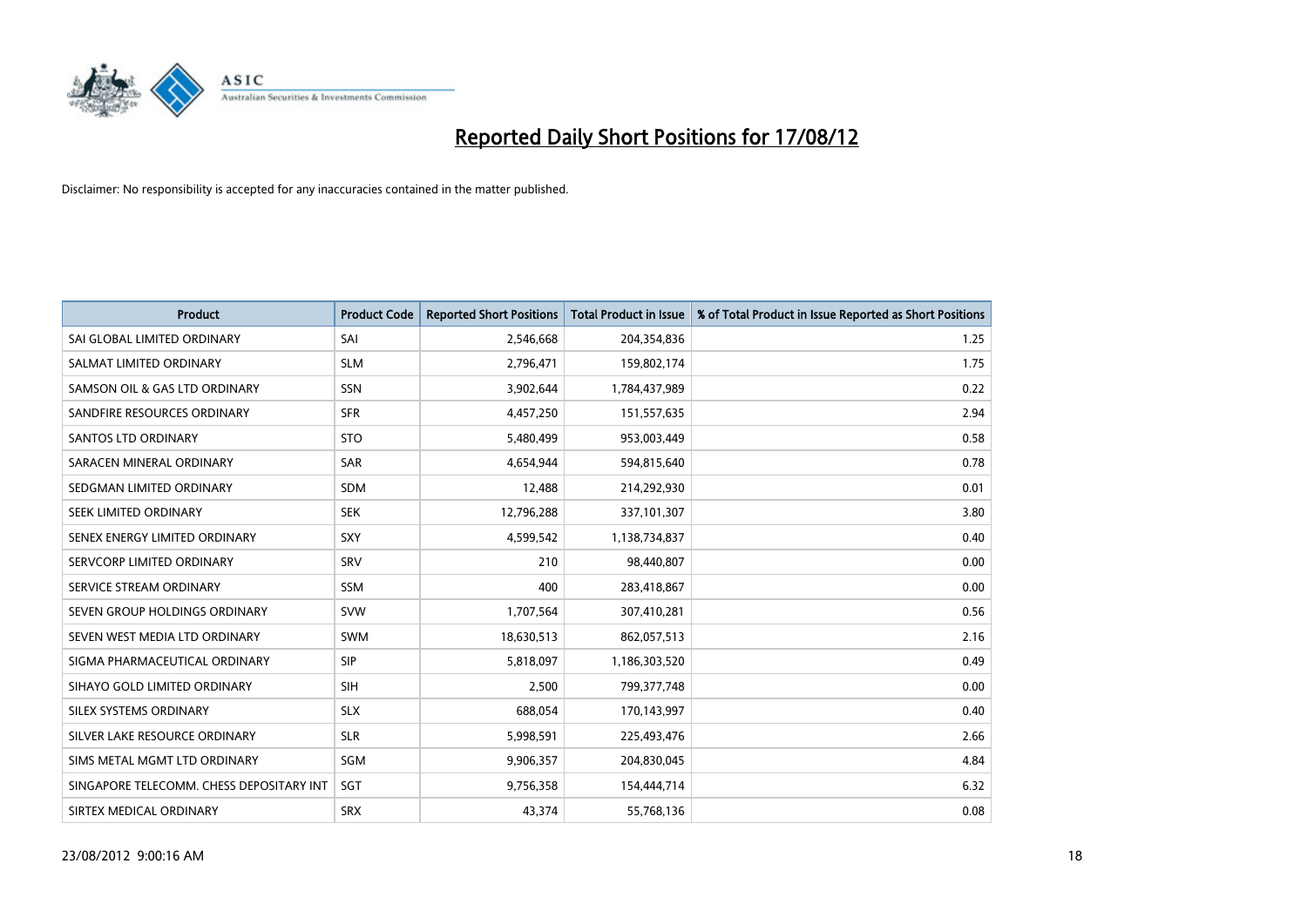

| <b>Product</b>                           | <b>Product Code</b> | <b>Reported Short Positions</b> | <b>Total Product in Issue</b> | % of Total Product in Issue Reported as Short Positions |
|------------------------------------------|---------------------|---------------------------------|-------------------------------|---------------------------------------------------------|
| SKILLED GROUP LTD ORDINARY               | <b>SKE</b>          | 8,528                           | 233,487,276                   | 0.00                                                    |
| SKY CITY ENTERTAIN, ORDINARY             | <b>SKC</b>          | 55,000                          | 576,958,340                   | 0.01                                                    |
| <b>SLATER &amp; GORDON ORDINARY</b>      | SGH                 | 9,421                           | 168,600,731                   | 0.01                                                    |
| SMS MANAGEMENT, ORDINARY                 | <b>SMX</b>          | 860,705                         | 68,464,436                    | 1.26                                                    |
| SONIC HEALTHCARE ORDINARY                | <b>SHL</b>          | 5,820,708                       | 390,969,875                   | 1.49                                                    |
| SOUL PATTINSON (W.H) ORDINARY            | SOL                 | 4,104                           | 239,395,320                   | 0.00                                                    |
| SOUTH BOULDER MINES ORDINARY             | <b>STB</b>          | 131,843                         | 126,732,826                   | 0.10                                                    |
| SP AUSNET STAPLED SECURITIES             | <b>SPN</b>          | 8,054,222                       | 3,339,620,165                 | 0.24                                                    |
| SPARK INFRASTRUCTURE STAPLED NOTE & UNIT | SKI                 | 38,224,257                      | 1,326,734,264                 | 2.88                                                    |
| SPECIALTY FASHION ORDINARY               | <b>SFH</b>          | 2,440,932                       | 192,236,121                   | 1.27                                                    |
| ST BARBARA LIMITED ORDINARY              | <b>SBM</b>          | 10,415,752                      | 325,615,389                   | 3.20                                                    |
| STANMORE COAL LTD ORDINARY               | <b>SMR</b>          | 32,870                          | 179,409,108                   | 0.02                                                    |
| STARPHARMA HOLDINGS ORDINARY             | SPL                 | 2,265,370                       | 281,840,401                   | 0.80                                                    |
| STHN CROSS MEDIA ORDINARY                | <b>SXL</b>          | 13,530,098                      | 704,594,449                   | 1.92                                                    |
| STOCKLAND UNITS/ORD STAPLED              | SGP                 | 9,015,384                       | 2,203,547,228                 | 0.41                                                    |
| STRAITS RES LTD. ORDINARY                | SRO                 | 74,634                          | 456,529,474                   | 0.02                                                    |
| STW COMMUNICATIONS ORDINARY              | SGN                 | 155,938                         | 362,798,351                   | 0.04                                                    |
| SUNCORP GROUP LTD ORDINARY               | <b>SUN</b>          | 10,458,621                      | 1,286,600,980                 | 0.81                                                    |
| SUNDANCE RESOURCES ORDINARY              | <b>SDL</b>          | 14,927,175                      | 3,049,577,034                 | 0.49                                                    |
| SUNLAND GROUP LTD ORDINARY               | <b>SDG</b>          | 18,391                          | 196,717,811                   | 0.01                                                    |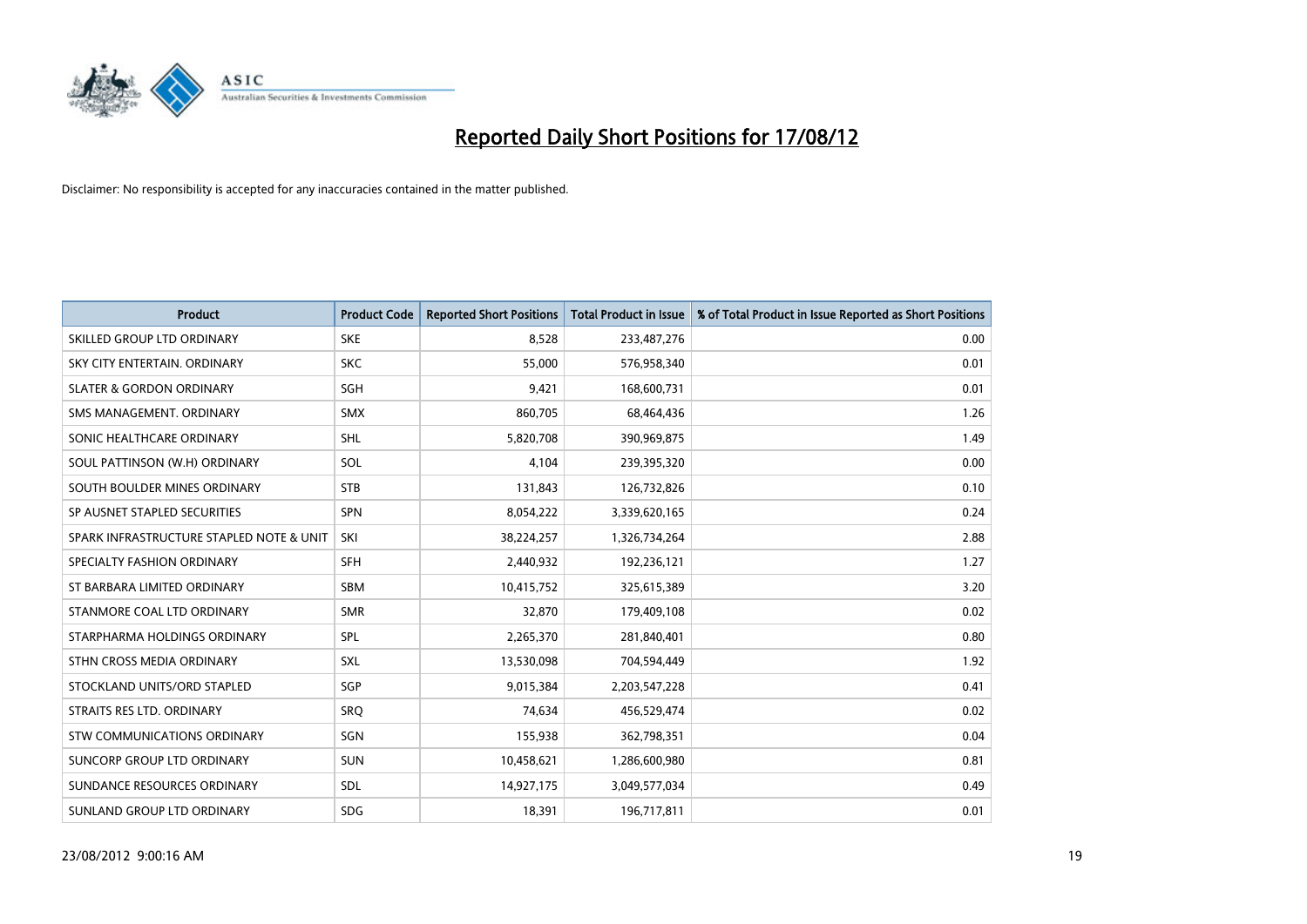

| <b>Product</b>                     | <b>Product Code</b> | <b>Reported Short Positions</b> | <b>Total Product in Issue</b> | % of Total Product in Issue Reported as Short Positions |
|------------------------------------|---------------------|---------------------------------|-------------------------------|---------------------------------------------------------|
| SUPER RET REP LTD ORDINARY         | <b>SUL</b>          | 1,428,901                       | 196,172,971                   | 0.73                                                    |
| SYD AIRPORT STAPLED US PROHIBIT.   | <b>SYD</b>          | 17,043,458                      | 1,861,210,782                 | 0.92                                                    |
| SYRAH RESOURCES ORDINARY           | <b>SYR</b>          | 30,776                          | 126,723,021                   | 0.02                                                    |
| TABCORP HOLDINGS LTD ORDINARY      | <b>TAH</b>          | 11,679,899                      | 730,113,969                   | 1.60                                                    |
| TANAMI GOLD NL ORDINARY            | <b>TAM</b>          | 246,787                         | 261,132,677                   | 0.09                                                    |
| TAP OIL LIMITED ORDINARY           | <b>TAP</b>          | 540,939                         | 241,295,311                   | 0.22                                                    |
| TASSAL GROUP LIMITED ORDINARY      | <b>TGR</b>          | 29,311                          | 146,304,404                   | 0.02                                                    |
| TATTS GROUP LTD ORDINARY           | <b>TTS</b>          | 7,522,365                       | 1,362,919,733                 | 0.55                                                    |
| <b>TECHNOLOGY ONE ORDINARY</b>     | <b>TNE</b>          | 60                              | 304,980,455                   | 0.00                                                    |
| TELECOM CORPORATION ORDINARY       | <b>TEL</b>          | 18,174,865                      | 1,856,780,364                 | 0.98                                                    |
| TELSTRA CORPORATION. ORDINARY      | <b>TLS</b>          | 22,047,179                      | 12,443,074,357                | 0.18                                                    |
| TEN NETWORK HOLDINGS ORDINARY      | <b>TEN</b>          | 90,619,453                      | 1,437,204,873                 | 6.31                                                    |
| TERANGA GOLD CORP CDI 1:1          | <b>TGZ</b>          | 180,555                         | 162,197,999                   | 0.11                                                    |
| TEXON PETROLEUM LTD ORDINARY       | <b>TXN</b>          | 92,176                          | 245,039,848                   | 0.04                                                    |
| TFS CORPORATION LTD ORDINARY       | <b>TFC</b>          |                                 | 279,621,829                   | 0.00                                                    |
| THAKRAL HOLDINGS GRP ORDINARY/UNIT | <b>THG</b>          | 100                             | 585,365,014                   | 0.00                                                    |
| THE REJECT SHOP ORDINARY           | <b>TRS</b>          | 2,730,763                       | 26,092,220                    | 10.47                                                   |
| THORN GROUP LIMITED ORDINARY       | <b>TGA</b>          | 207,173                         | 146,374,703                   | 0.14                                                    |
| TIGER RESOURCES ORDINARY           | <b>TGS</b>          | 2,599,138                       | 673,470,269                   | 0.39                                                    |
| TOLL HOLDINGS LTD ORDINARY         | <b>TOL</b>          | 18,115,001                      | 717,133,875                   | 2.53                                                    |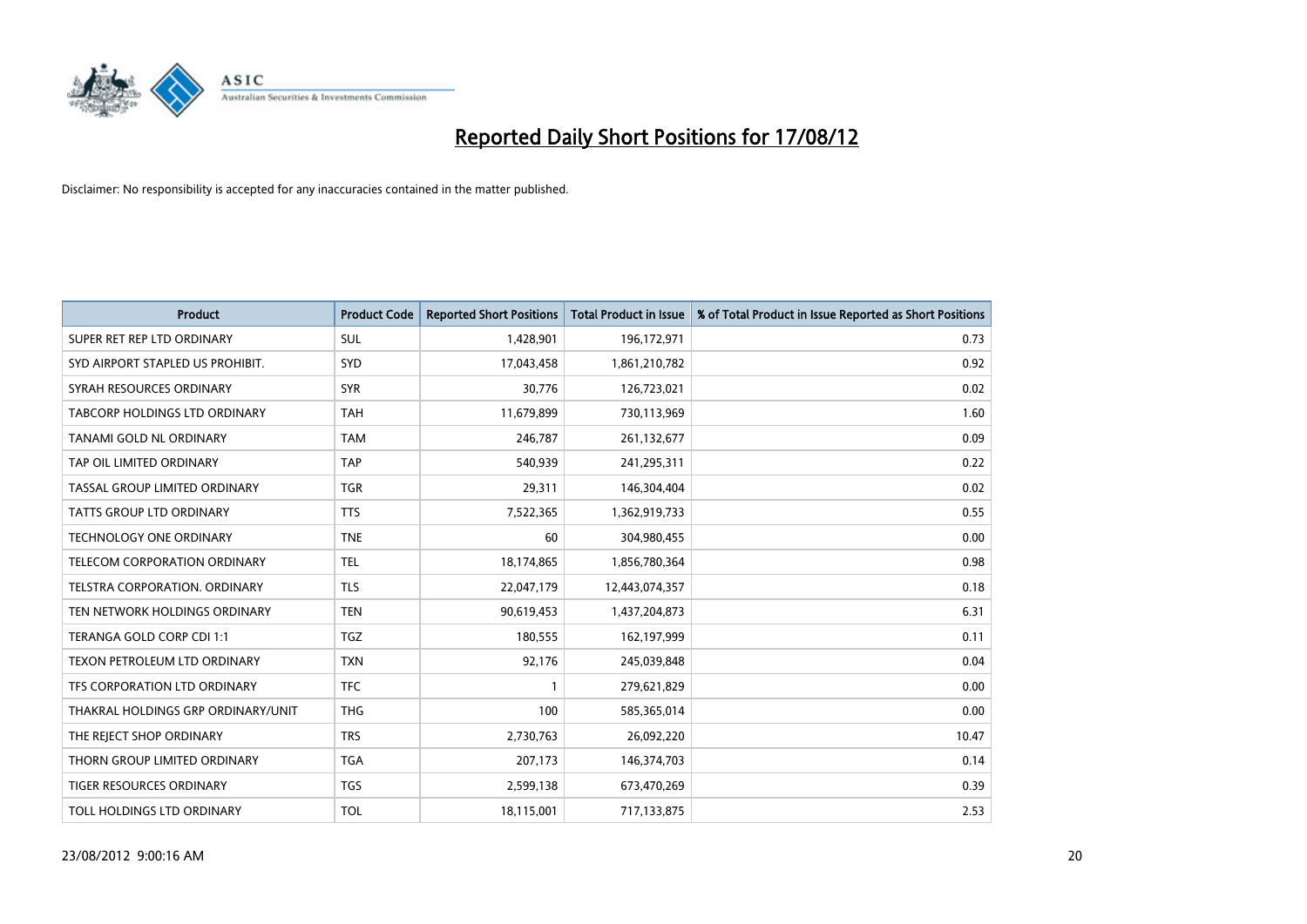

| <b>Product</b>                         | <b>Product Code</b> | <b>Reported Short Positions</b> | <b>Total Product in Issue</b> | % of Total Product in Issue Reported as Short Positions |
|----------------------------------------|---------------------|---------------------------------|-------------------------------|---------------------------------------------------------|
| TOX FREE SOLUTIONS ORDINARY            | <b>TOX</b>          | 7,590                           | 115,311,608                   | 0.01                                                    |
| TPG TELECOM LIMITED ORDINARY           | <b>TPM</b>          | 2,750,786                       | 793,808,141                   | 0.35                                                    |
| TRANSFIELD SERVICES ORDINARY           | <b>TSE</b>          | 4,089,328                       | 517,878,468                   | 0.79                                                    |
| TRANSPACIFIC INDUST. ORDINARY          | <b>TPI</b>          | 6,773,366                       | 1,578,479,491                 | 0.43                                                    |
| TRANSURBAN GROUP TRIPLE STAPLED SEC.   | <b>TCL</b>          | 7,951,765                       | 1,458,321,112                 | 0.55                                                    |
| TREASURY WINE ESTATE ORDINARY          | <b>TWE</b>          | 15,372,568                      | 647,227,144                   | 2.38                                                    |
| TROY RESOURCES LTD ORDINARY            | <b>TRY</b>          | 192,962                         | 89,462,649                    | 0.22                                                    |
| UGL LIMITED ORDINARY                   | UGL                 | 7,821,549                       | 166,315,038                   | 4.70                                                    |
| UNILIFE CORPORATION CDI 6:1            | <b>UNS</b>          | 186,653                         | 254,211,852                   | 0.07                                                    |
| UXC LIMITED ORDINARY                   | <b>UXC</b>          | 3,538                           | 305,585,913                   | 0.00                                                    |
| <b>VENTURE MINERALS ORDINARY</b>       | <b>VMS</b>          | 125,674                         | 232,468,592                   | 0.05                                                    |
| <b>VIRGIN AUS HLDG LTD ORDINARY</b>    | VAH                 | 21,642,959                      | 2,210,197,600                 | 0.98                                                    |
| VITERRA INC CDI 1:1                    | <b>VTA</b>          | 10                              | 68,629,939                    | 0.00                                                    |
| <b>VOCUS COMMS LTD ORDINARY</b>        | <b>VOC</b>          | 66,440                          | 74,359,392                    | 0.09                                                    |
| WAH NAM INT HLDG LTD ORDINARY          | <b>WNI</b>          | 91,872                          | 7,175,501,581                 | 0.00                                                    |
| <b>WATPAC LIMITED ORDINARY</b>         | <b>WTP</b>          | 182,513                         | 184,332,526                   | 0.10                                                    |
| <b>WDS LIMITED ORDINARY</b>            | <b>WDS</b>          | 7                               | 144,740,614                   | 0.00                                                    |
| WEBJET LIMITED ORDINARY                | <b>WEB</b>          | 21,879                          | 71,065,929                    | 0.03                                                    |
| <b>WESFARMERS LIMITED ORDINARY</b>     | <b>WES</b>          | 31,859,540                      | 1,006,514,440                 | 3.17                                                    |
| WESFARMERS LIMITED PARTIALLY PROTECTED | <b>WESN</b>         | 32,255                          | 150,557,722                   | 0.02                                                    |